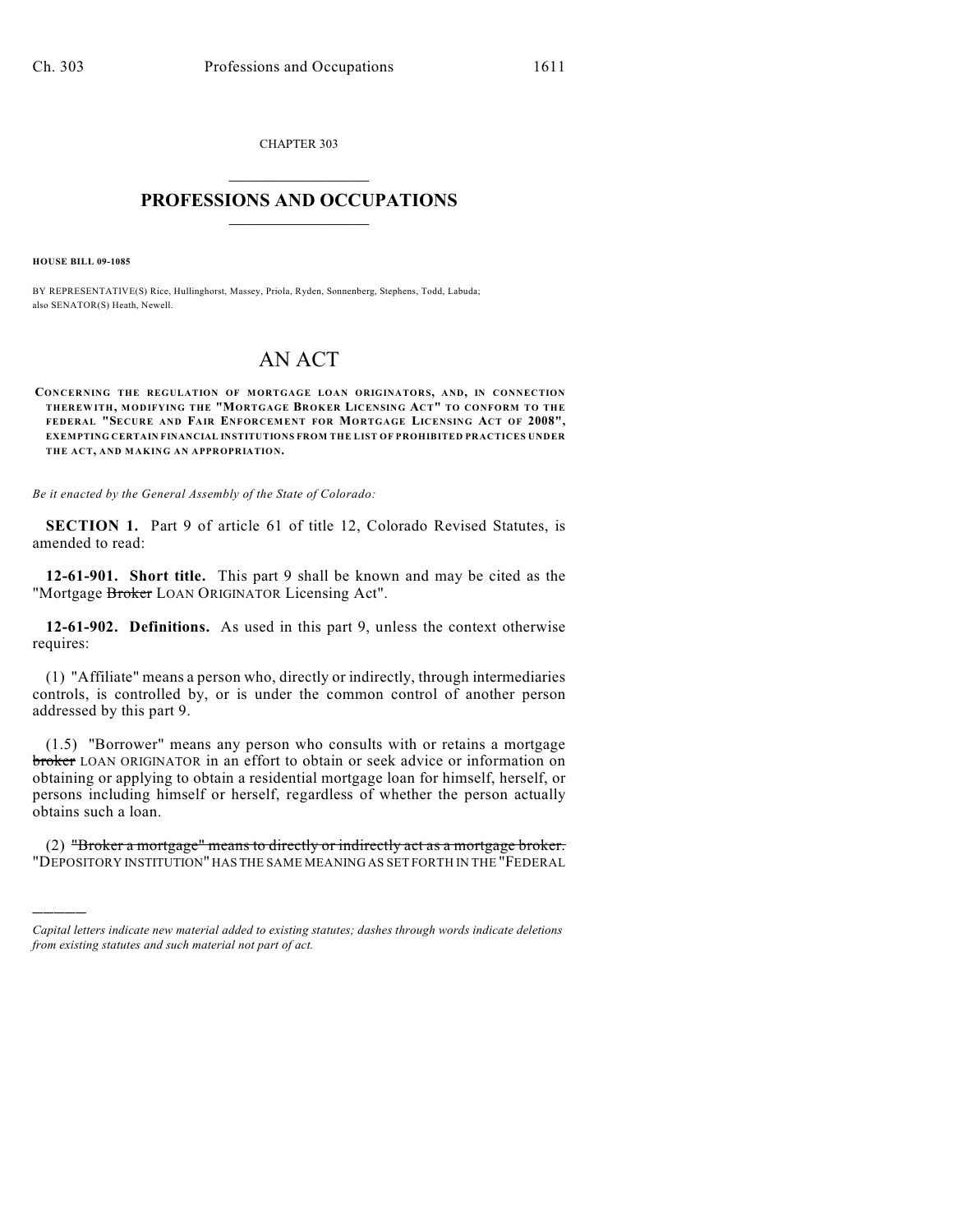DEPOSIT INSURANCE ACT", 12 U.S.C. SEC. 1813 (c), AND INCLUDES A CREDIT UNION.

(3) "Director" means the director of the division of real estate.

(4) "Division" means the division of real estate.

(4.3) "DWELLING" SHALL HAVE THE SAME MEANING AS SET FORTH IN THE FEDERAL "TRUTH IN LENDING ACT", 15 U.S.C. SEC. 1602 (v).

(4.5) "FEDERAL BANKING AGENCY" MEANS THE BOARD OF GOVERNORS OF THE FEDERAL RESERVE SYSTEM, THE COMPTROLLER OF THE CURRENCY, THE DIRECTOR OF THE OFFICE OF THRIFT SUPERVISION, THE NATIONAL CREDIT UNION ADMINISTRATION, OR THE FEDERAL DEPOSIT INSURANCE CORPORATION.

(4.7) "INDIVIDUAL" MEANS A NATURAL PERSON.

(4.9) (a) "LOAN PROCESSOR OR UNDERWRITER" MEANS AN INDIVIDUAL WHO PERFORMS CLERICAL OR SUPPORT DUTIES AT THE DIRECTION OF, AND SUBJECT TO SUPERVISION BY, A STATE-LICENSED LOAN ORIGINATOR OR A REGISTERED LOAN ORIGINATOR.

(b) AS USED IN THIS SUBSECTION (4.9), "CLERICAL OR SUPPORT DUTIES" INCLUDES DUTIES PERFORMED AFTER RECEIPT OF AN APPLICATION FOR A RESIDENTIAL MORTGAGE LOAN, INCLUDING:

(I) THE RECEIPT, COLLECTION, DISTRIBUTION, AND ANALYSIS OF INFORMATION COMMONLY USED FOR THE PROCESSING OR UNDERWRITING OF A RESIDENTIAL MORTGAGE LOAN; AND

(II) COMMUNICATING WITH A BORROWER TO OBTAIN THE INFORMATION NECESSARY TO PROCESS OR UNDERWRITE A LOAN, TO THE EXTENT THAT THE COMMUNICATION DOES NOT INCLUDE OFFERING OR NEGOTIATING LOAN RATES OR TERMS OR COUNSELING CONSUMERS ABOUT RESIDENTIAL MORTGAGE LOAN RATES OR TERMS.

(5) "MORTGAGE LENDER" MEANS A LENDER WHO IS IN THE BUSINESS OF MAKING RESIDENTIAL MORTGAGE LOANS IF:

(a) THE LENDER IS THE PAYEE ON THE PROMISSORY NOTE EVIDENCING THE LOAN; AND

(b) THE LOAN PROCEEDS ARE OBTAINED BY THE LENDER FROM ITS OWN FUNDS OR FROM A LINE OF CREDIT MADE AVAILABLE TO THE LENDER FROM A BANK OR OTHER ENTITY WHO REGULARLY LOANS MONEY TO LENDERS FOR THE PURPOSE OF FUNDING MORTGAGE LOANS.

 $(5)(6)$  (a) "Mortgage broker LOAN ORIGINATOR" means an individual who:

(I) TAKES A RESIDENTIAL MORTGAGE LOAN APPLICATION; OR

(II) OFFERS OR negotiates originates, or offers or attempts to negotiate or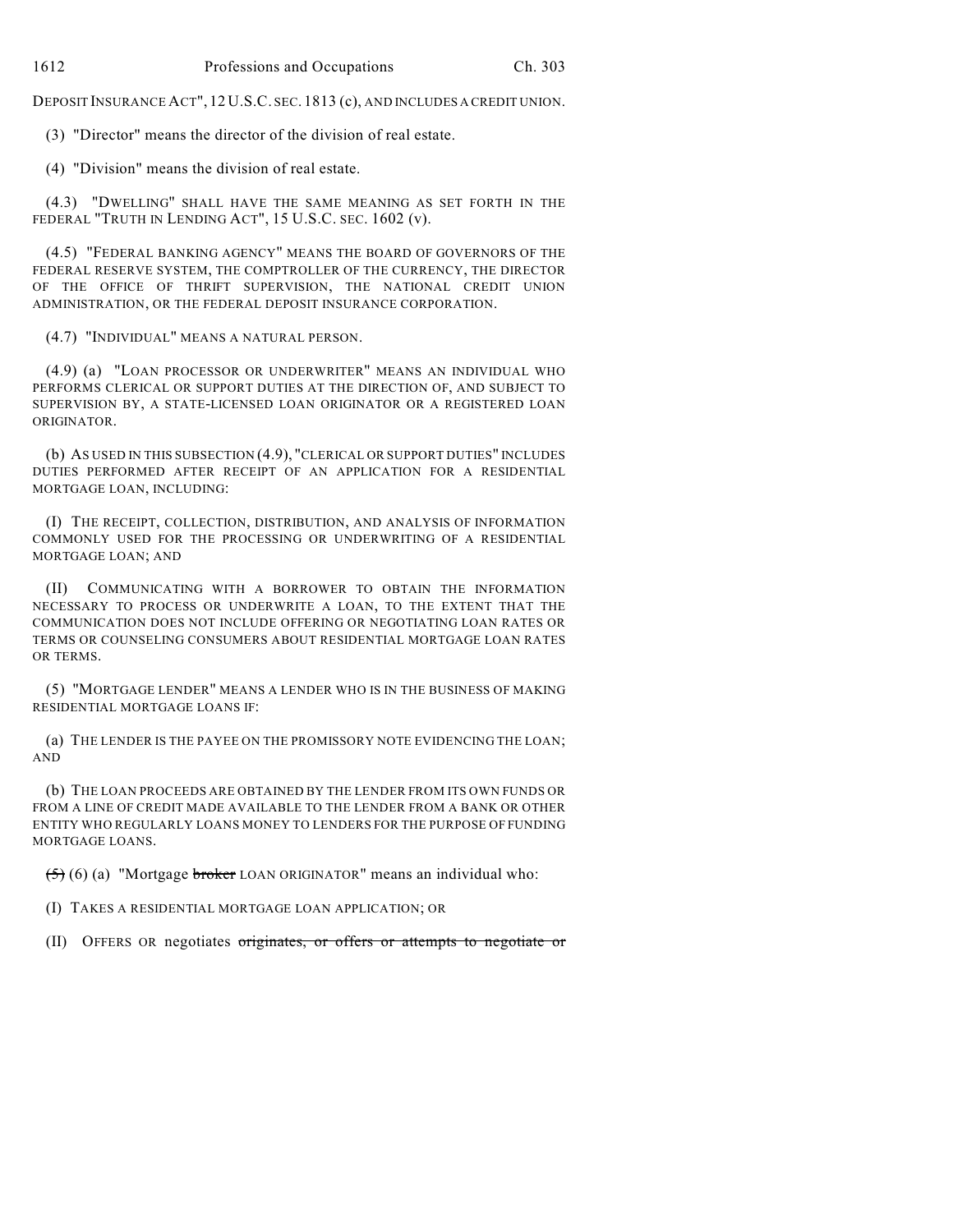originate for a borrower, and for a commission or other thing of value, TERMS OF a residential mortgage loan. to be consummated and funded by a mortgage lender.

(b) "MORTGAGE LOAN ORIGINATOR" DOES NOT INCLUDE:

(I) AN INDIVIDUAL ENGAGED SOLELY AS A LOAN PROCESSOR OR UNDERWRITER;

(II) A PERSON THAT ONLY PERFORMS REAL ESTATE BROKERAGE OR SALES ACTIVITIES AND IS LICENSED OR REGISTERED PURSUANT TO PART 1 OF THIS ARTICLE, UNLESS THE PERSON IS COMPENSATED BY A MORTGAGE LENDER OR A MORTGAGE LOAN ORIGINATOR;

(III) A PERSON SOLELY INVOLVED IN EXTENSIONS OF CREDIT RELATING TO TIME SHARE PLANS, AS DEFINED IN 11 U.S.C. SEC. 101 (53D);

(IV) AN INDIVIDUAL WHO IS SERVICING A MORTGAGE LOAN; OR

(V) A PERSON THAT ONLY PERFORMS THE SERVICES AND ACTIVITIES OF A DEALER, AS DEFINED IN SECTION 24-32-3302, C.R.S.

(6) "Mortgage lender" means a lender who is in the business of making residential mortgage loans if:

(a) The lender is the payee on the promissory note evidencing the loan; and

(b) The loan proceeds are obtained by the lender from its own funds or from a line of credit made available to the lender from a bank or other entity who regularly loans money to lenders for the purpose of funding mortgage loans.

(6.3) "NATIONWIDE MORTGAGE LICENSING SYSTEM AND REGISTRY" MEANS A MORTGAGE LICENSING SYSTEM DEVELOPED PURSUANT TO THE FEDERAL "SECURE AND FAIR ENFORCEMENT FOR MORTGAGE LICENSING ACT OF 2008", 12 U.S.C. SEC. 5101 ET SEQ., TO TRACK THE LICENSING AND REGISTRATION OF MORTGAGE LOAN ORIGINATORS AND THAT IS ESTABLISHED AND MAINTAINED BY:

(a) THE CONFERENCE OF STATE BANK SUPERVISORS AND THE AMERICAN ASSOCIATION OF RESIDENTIAL MORTGAGE REGULATORS, OR THEIR SUCCESSOR ENTITIES; OR

(b) THE SECRETARY OF THE UNITED STATES DEPARTMENT OF HOUSING AND URBAN DEVELOPMENT.

(6.5) "NONTRADITIONAL MORTGAGE PRODUCT" MEANS A MORTGAGE PRODUCT OTHER THAN A THIRTY-YEAR, FIXED-RATE MORTGAGE.

(7) "Originate A MORTGAGE" means to submit an application or documentation to a mortgage lender or underwriter in an attempt to obtain a residential mortgage loan ACT, DIRECTLY OR INDIRECTLY, AS A MORTGAGE LOAN ORIGINATOR.

(7.5) "PERSON" MEANS A NATURAL PERSON, CORPORATION, COMPANY, LIMITED LIABILITY COMPANY, PARTNERSHIP, FIRM, ASSOCIATION, OR OTHER LEGAL ENTITY.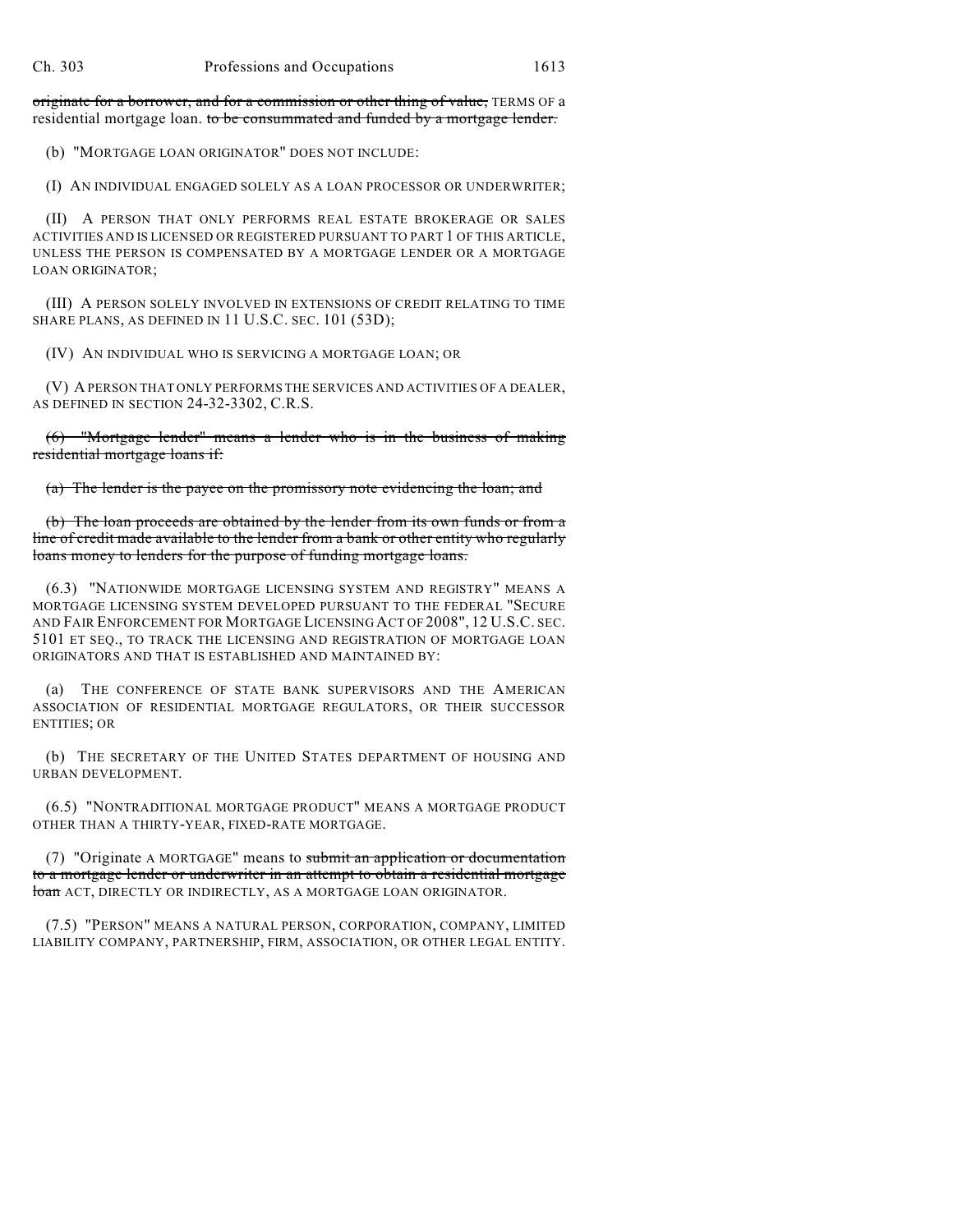(7.7) "REAL ESTATE BROKERAGE ACTIVITY" MEANS AN ACTIVITY THAT INVOLVES OFFERING OR PROVIDING REAL ESTATE BROKERAGE SERVICES TO THE PUBLIC, INCLUDING, WITHOUT LIMITATION:

(a) ACTING AS A REAL ESTATE AGENT OR REAL ESTATE BROKER FOR A BUYER, SELLER, LESSOR, OR LESSEE OF REAL PROPERTY;

(b) BRINGING TOGETHER PARTIES INTERESTED IN THE SALE, PURCHASE, LEASE, RENTAL, OR EXCHANGE OF REAL PROPERTY;

(c) NEGOTIATING, ON BEHALF OF ANY PARTY, ANY PORTION OF A CONTRACT RELATING TO THE SALE, PURCHASE, LEASE, RENTAL, OR EXCHANGE OF REAL PROPERTY, OTHER THAN MATTERS RELATED TO FINANCING FOR THE TRANSACTION;

(d) ENGAGING IN AN ACTIVITY FOR WHICH A PERSON ENGAGED IN THE ACTIVITY IS REQUIRED UNDER APPLICABLE LAW TO BE REGISTERED OR LICENSED AS A REAL ESTATE AGENT OR REAL ESTATE BROKER; OR

(e) OFFERING TO ENGAGE IN ANY ACTIVITY, OR ACT IN ANY CAPACITY RELATED TO SUCH ACTIVITY, DESCRIBED IN THIS SUBSECTION (7.7).

(8) "Residential mortgage loan" means a loan that is primarily for personal, family, or household use and that is secured by a mortgage,  $\sigma$ r deed of trust,  $\sigma$ n OR OTHER EQUIVALENT, CONSENSUAL SECURITY INTEREST ON A DWELLING OR residential real estate upon which is constructed or intended to be constructed a single-family dwelling or multiple-family dwelling of four or fewer units.

(9) "RESIDENTIAL REAL ESTATE" MEANS ANY REAL PROPERTY UPON WHICH A DWELLING IS OR WILL BE CONSTRUCTED.

(10) "SERVICING A MORTGAGE LOAN" MEANS COLLECTING, RECEIVING, OR OBTAINING THE RIGHT TO COLLECT OR RECEIVE PAYMENTS ON BEHALF OF A MORTGAGE LENDER, INCLUDING PAYMENTS OF PRINCIPAL, INTEREST, ESCROW AMOUNTS, AND OTHER AMOUNTS DUE ON OBLIGATIONS DUE AND OWING TO THE MORTGAGE LENDER.

(11) "STATE-LICENSED LOAN ORIGINATOR" MEANS AN INDIVIDUAL WHO IS:

(a) A MORTGAGE LOAN ORIGINATOR OR ENGAGES IN THE ACTIVITIES OF A MORTGAGE LOAN ORIGINATOR;

(b) NOT AN EMPLOYEE OF A DEPOSITORY INSTITUTION OR A SUBSIDIARY THAT IS:

(I) OWNED AND CONTROLLED BY A DEPOSITORY INSTITUTION; AND

(II) REGULATED BY A FEDERAL BANKING AGENCY;

(c) LICENSED OR REQUIRED TO BE LICENSED PURSUANT TO THIS PART 9; AND

(d) REGISTERED AS A STATE-LICENSED LOAN ORIGINATOR WITH, AND MAINTAINS A UNIQUE IDENTIFIER THROUGH, THE NATIONWIDE MORTGAGE LICENSING SYSTEM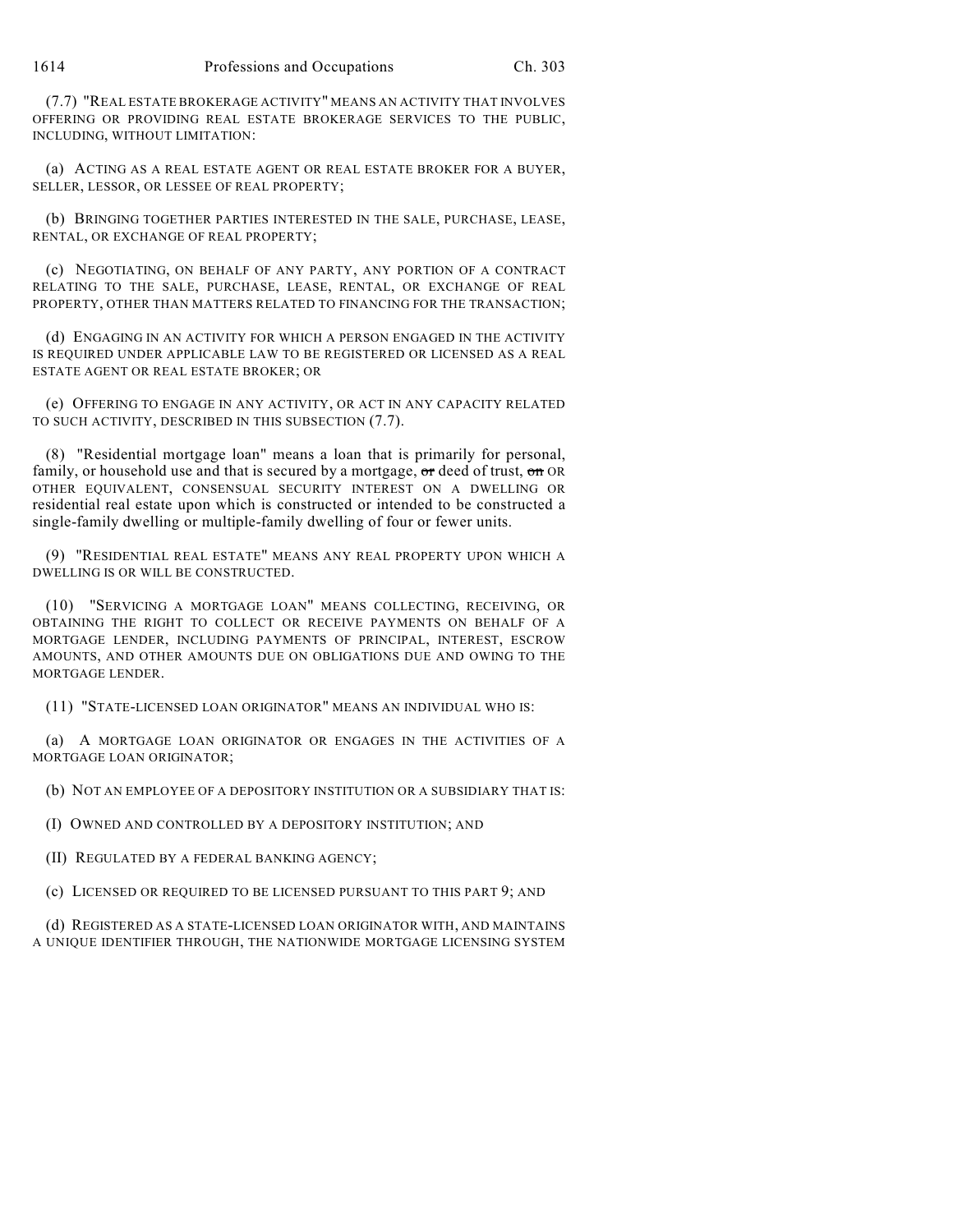AND REGISTRY.

(12) "UNIQUE IDENTIFIER" MEANS A NUMBER OR OTHER IDENTIFIER ASSIGNED TO A MORTGAGE LOAN ORIGINATOR PURSUANT TO PROTOCOLS ESTABLISHED BY THE NATIONWIDE MORTGAGE LICENSING SYSTEM AND REGISTRY.

**12-61-903. License required - rules.** (1) (a) On or after **January 1, 2008** THE EFFECTIVE DATE OF THIS SUBSECTION (1), AS AMENDED, unless licensed by the director, a person AN INDIVIDUAL shall not broker ORIGINATE a mortgage, offer to broker ORIGINATE a mortgage, act as a mortgage broker LOAN ORIGINATOR, or offer to act as a mortgage broker LOAN ORIGINATOR. ON OR AFTER JULY 31, 2010, UNLESS LICENSED BY THE DIRECTOR AND REGISTERED WITH THE NATIONWIDE MORTGAGE LICENSING SYSTEM AND REGISTRY AS A STATE-LICENSED LOAN ORIGINATOR, AN INDIVIDUAL SHALL NOT ORIGINATE OR OFFER TO ORIGINATE A MORTGAGE OR ACT OR OFFER TO ACT AS A MORTGAGE LOAN ORIGINATOR.

(b) ON AND AFTER JANUARY 1, 2010, a licensed mortgage broker LOAN ORIGINATOR shall apply for license renewal in accordance with subsection (4) of this section every three years CALENDAR YEAR AS DETERMINED BY THE DIRECTOR BY RULE.

(c) A mortgage broker who was registered under the predecessor to this section on or before January 1, 2008, shall have his or her registration converted to a license upon satisfaction of all initial licensing requirements that he or she had not already satisfied when applying for registration. The initial term of licensure of such a mortgage broker shall expire on the third anniversary of his or her initial registration.

(1.5) AN INDEPENDENT CONTRACTOR MAY NOT ENGAGE IN RESIDENTIAL MORTGAGE LOAN ORIGINATION ACTIVITIES AS A LOAN PROCESSOR OR UNDERWRITER UNLESS THE INDEPENDENT CONTRACTOR IS A STATE-LICENSED LOAN ORIGINATOR.

(2) An applicant for initial licensing AS A MORTGAGE LOAN ORIGINATOR shall submit to the director the following:

(a) A criminal history record check in compliance with subsection (5) of this section;

(b) A disclosure of all administrative discipline taken against the applicant concerning the categories listed in section 12-61-905 (1) (c); and

(c) The application fee established by the director in accordance with section 12-61-908.

(3) (a) In addition to the requirements imposed by subsection (2) of this section, on or after  $\frac{1}{2009}$  The Effective DATE OF THIS SUBSECTION (3), AS AMENDED, each individual applicant for initial licensing as a mortgage broker LOAN ORIGINATOR shall have satisfactorily completed within the three years immediately preceding the date of the application, a mortgage lending fundamentals course approved by the director and consisting of at least nine hours of classroom instruction in subjects related to mortgage lending. In addition, the applicant shall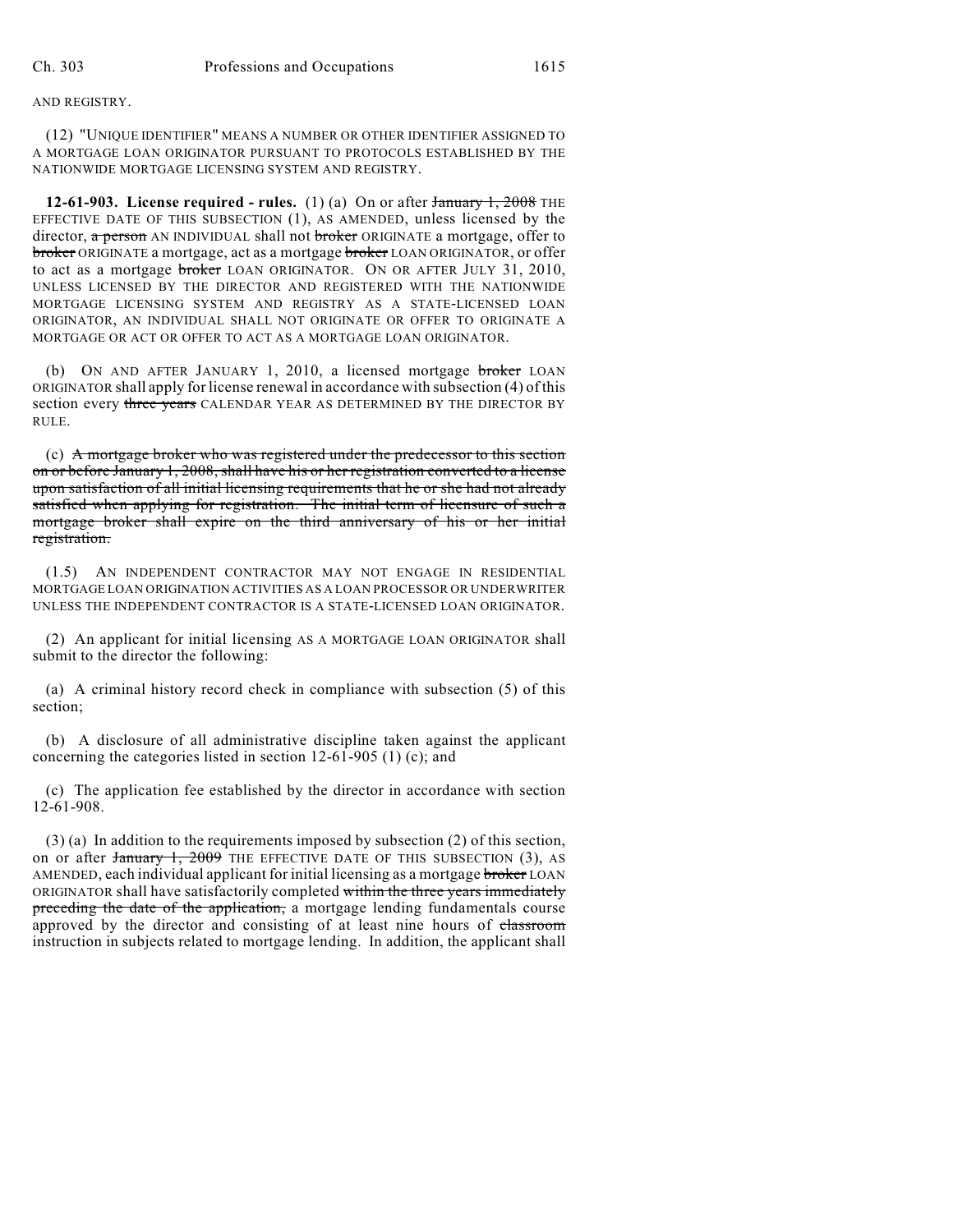have satisfactorily completed a written examination approved by the director.

(b) The director may contract with one or more independent testing services to develop, administer, and grade the examinations required by paragraph (a) of this subsection (3) and to maintain and administer licensee records. The contract may allow the testing service to recover from applicants its costs incurred in connection with these functions. The director may contract separately for these functions and may allow the costs to be collected by a single contractor for distribution to other contractors.

(c) THE DIRECTOR MAY PUBLISH REPORTS SUMMARIZING STATISTICAL INFORMATION PREPARED BY THE NATIONWIDE MORTGAGE LICENSING SYSTEM AND REGISTRY RELATING TO MORTGAGE LOAN ORIGINATOR EXAMINATIONS.

(4) An applicant for license renewal shall submit to the director the following:

(a) A disclosure of all administrative discipline taken against the applicant concerning the categories listed in section 12-61-905 (1) (c); and

(b) The renewal fee established by the director in accordance with section 12-61-908.

(5) (a) Prior to submitting an application for a license, an applicant shall submit a set of fingerprints to the Colorado bureau of investigation. Upon receipt of the applicant's fingerprints, the Colorado bureau of investigation shall use the fingerprints to conduct a state and national criminal history record check using records of the Colorado bureau of investigation and the federal bureau of investigation. All costs arising from such criminal history record check shall be borne by the applicant and shall be paid when the set of fingerprints is submitted. Upon completion of the criminal history record check, the bureau shall forward the results to the director. THE DIRECTOR MAY ACQUIRE A NAME-BASED CRIMINAL HISTORY RECORD CHECK FOR AN APPLICANT WHO HAS TWICE SUBMITTED TO A FINGERPRINT-BASED CRIMINAL HISTORY RECORD CHECK AND WHOSE FINGERPRINTS ARE UNCLASSIFIABLE.

(b) IF THE DIRECTOR DETERMINES THAT THE CRIMINAL BACKGROUND CHECK PROVIDED BY THE NATIONWIDE MORTGAGE LICENSING SYSTEM AND REGISTRY IS A SUFFICIENT METHOD OF SCREENING LICENSE APPLICANTS TO PROTECT COLORADO CONSUMERS, THE DIRECTOR MAY, BY RULE, AUTHORIZE THE USE OF THAT CRIMINAL BACKGROUND CHECK INSTEAD OF THE CRIMINAL HISTORY RECORD CHECK OTHERWISE REQUIRED BY THIS SUBSECTION (5).

(5.5) (a) ON AND AFTER JANUARY 1, 2010, IN CONNECTION WITH AN APPLICATION FOR A LICENSE AS A MORTGAGE LOAN ORIGINATOR, THE APPLICANT SHALL FURNISH INFORMATION CONCERNING THE APPLICANT'S IDENTITY TO THE NATIONWIDE MORTGAGE LICENSING SYSTEM AND REGISTRY. THE APPLICANT SHALL FURNISH, AT A MINIMUM, THE FOLLOWING:

(I) FINGERPRINTS FOR SUBMISSION TO THE FEDERAL BUREAU OF INVESTIGATION AND ANY GOVERNMENT AGENCY OR ENTITY AUTHORIZED TO RECEIVE FINGERPRINTS FOR A STATE, NATIONAL, OR INTERNATIONAL CRIMINAL HISTORY RECORD CHECK;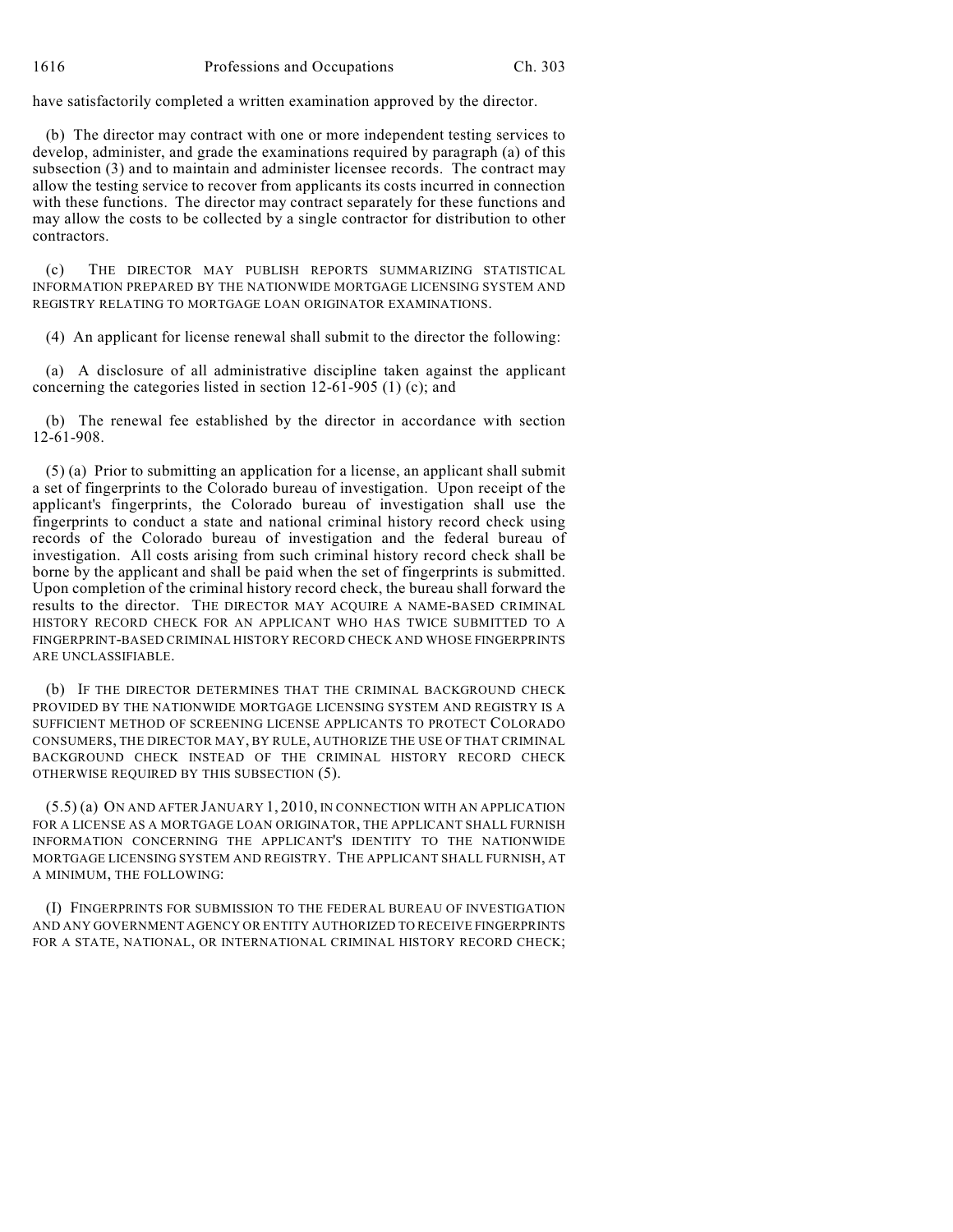AND

(II) PERSONAL HISTORY AND EXPERIENCE, IN A FORM PRESCRIBED BY THE NATIONWIDE MORTGAGE LICENSING SYSTEM AND REGISTRY, INCLUDING SUBMISSION OF AUTHORIZATION FOR THE NATIONWIDE MORTGAGE LICENSING SYSTEM AND REGISTRY TO OBTAIN:

(A) AN INDEPENDENT CREDIT REPORT FROM THE CONSUMER REPORTING AGENCY DESCRIBED IN THE FEDERAL "FAIR CREDIT REPORTING ACT", 15 U.S.C. SEC. 1681a (p); AND

(B) INFORMATION RELATED TO ANY ADMINISTRATIVE, CIVIL, OR CRIMINAL FINDINGS BY A GOVERNMENT JURISDICTION.

(b) AN APPLICANT IS RESPONSIBLE FOR PAYING ALL COSTS ARISING FROM A CRIMINAL HISTORY RECORD CHECK AND SHALL PAY SUCH COSTS UPON SUBMISSION OF FINGERPRINTS.

(c) THE DIRECTOR MAY ACQUIRE A NAME-BASED CRIMINAL HISTORY RECORD CHECK FOR AN APPLICANT WHO HAS TWICE SUBMITTED TO A FINGERPRINT-BASED CRIMINAL HISTORY RECORD CHECK AND WHOSE FINGERPRINTS ARE UNCLASSIFIABLE.

(5.7) ANY INDIVIDUAL WHO OBTAINS A LICENSE PURSUANT TO THIS PART 9 PRIOR TO JANUARY 1, 2010, SHALL FURNISH AT LEAST THE FOLLOWING INFORMATION CONCERNING THE INDIVIDUAL'S IDENTITY TO THE NATIONWIDE MORTGAGE LICENSING SYSTEM AND REGISTRY:

(a) FINGERPRINTS FOR SUBMISSION TO THE FEDERAL BUREAU OF INVESTIGATION AND ANY GOVERNMENT AGENCY OR ENTITY AUTHORIZED TO RECEIVE FINGERPRINTS FOR A STATE, NATIONAL, OR INTERNATIONAL CRIMINAL HISTORY RECORD CHECK; AND

(b) PERSONAL HISTORY AND EXPERIENCE IN A FORM PRESCRIBED BY THE NATIONWIDE MORTGAGE LICENSING SYSTEM AND REGISTRY, INCLUDING SUBMISSION OF AUTHORIZATION FOR THE NATIONWIDE MORTGAGE LICENSING SYSTEM AND REGISTRY TO OBTAIN:

(I) AN INDEPENDENT CREDIT REPORT FROM THE CONSUMER REPORTING AGENCY DESCRIBED IN THE FEDERAL "FAIR CREDIT REPORTING ACT", 15 U.S.C. SEC. 1681a (p); AND

(II) INFORMATION RELATED TO ANY ADMINISTRATIVE, CIVIL, OR CRIMINAL FINDINGS BY A GOVERNMENT JURISDICTION.

(6) Before granting a license to an applicant, the director shall require the applicant to post a bond as required by section 12-61-907.

(7) The director shall issue or deny a license within twenty-one SIXTY days after: receiving

(a) THE APPLICANT HAS SUBMITTED THE REQUISITE INFORMATION TO THE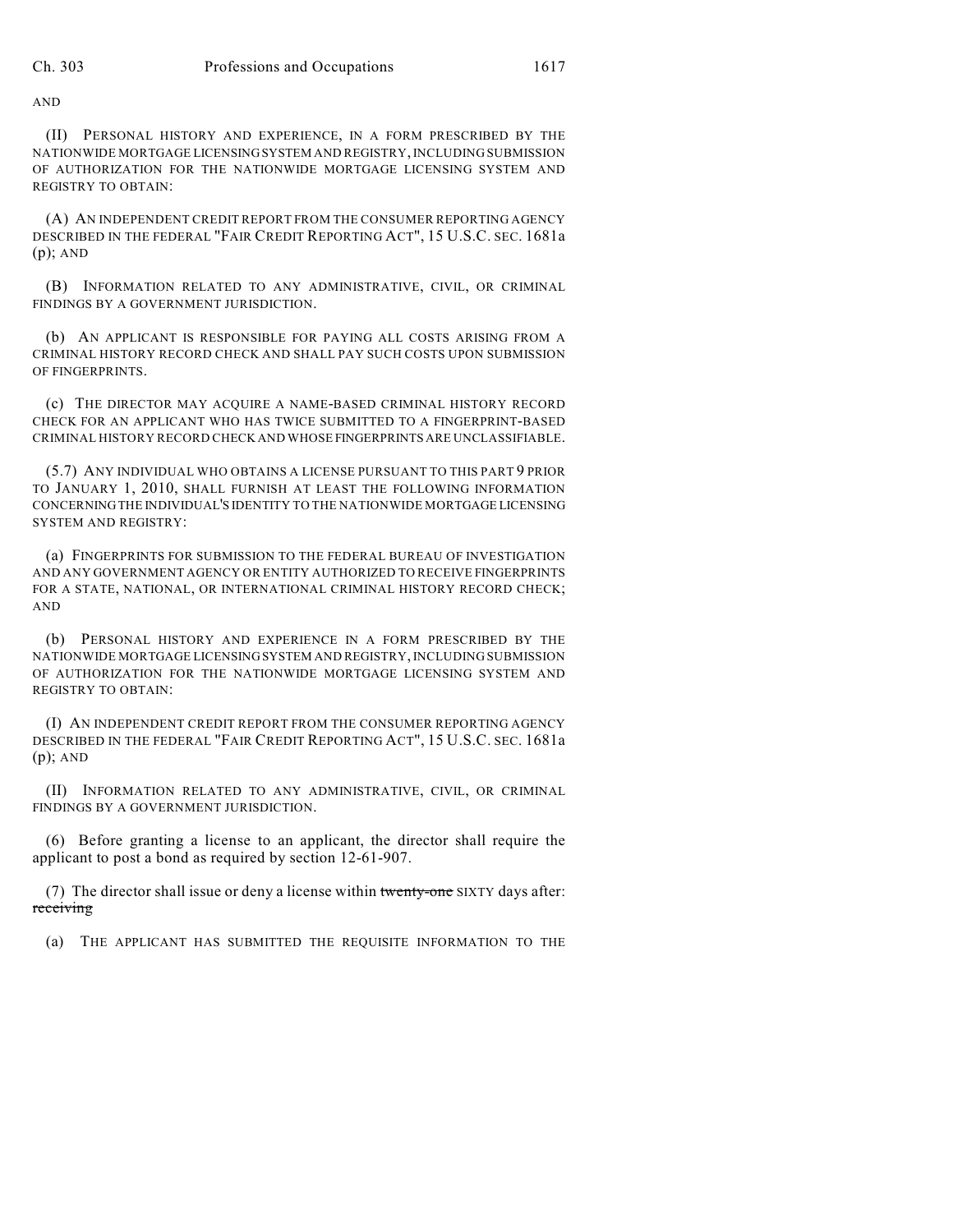DIRECTOR AND THE NATIONWIDE MORTGAGE LICENSING SYSTEM AND REGISTRY, INCLUDING, BUT NOT LIMITED TO, THE COMPLETED APPLICATION, THE APPLICATION FEE, AND PROOF THAT THE APPLICANT HAS POSTED A SURETY BOND AND OBTAINED ERRORS AND OMISSIONS INSURANCE; AND

(b) THE DIRECTOR RECEIVES the completed criminal history record check completed application, application fee, and proof of the posting of the surety bond AND ALL OTHER RELEVANT INFORMATION OR DOCUMENTS NECESSARY TO REASONABLY ASCERTAIN FACTS UNDERLYING THE APPLICANT'S CRIMINAL HISTORY.

(8) (a) The director may require, as a condition of license renewal on or after January 1, 2009, continuing education of licensees for the purpose of enhancing the professional competence and professional responsibility of all licensees.

(b) Continuing professional education requirements shall be determined by the director BY RULE; except that licensees shall not be required to complete more than nine AT LEAST EIGHT credit hours of continuing education within a three-year period EACH YEAR. The director may contract with one or more independent service providers to develop, review, or approve continuing education courses. The contract may allow the independent service provider to recover from licensees its costs incurred in connection with these functions. The director may contract separately for these functions and may allow the costs to be collected by a single contractor for distribution to other contractors.

(9) (a) The director may require contractors and prospective contractors for services under subsections (3) and (8) of this section to submit, for the director's review and approval, information regarding the contents and materials of proposed courses and other documentation reasonably necessary to further the purposes of this section.

(b) The director may set fees for the initial and continuing review of courses for which credit hours will be granted. The initial filing fee for review of materials shall not exceed five hundred dollars, and the fee for continued review shall not exceed two hundred fifty dollars per year per course offered.

(10) The director may adopt reasonable rules to implement this section. THE DIRECTOR MAY ADOPT RULES NECESSARY TO IMPLEMENT PROVISIONS REQUIRED IN THE FEDERAL "SECURE AND FAIR ENFORCEMENT FOR MORTGAGE LICENSING ACT OF 2008", 12 U.S.C. SEC. 5101 ET SEQ., AND FOR PARTICIPATION IN THE NATIONWIDE MORTGAGE LICENSING SYSTEM AND REGISTRY.

(11) IN ORDER TO FULFILL THE PURPOSES OF THIS PART 9, THE DIRECTOR MAY ESTABLISH RELATIONSHIPS OR CONTRACTS WITH THE NATIONWIDE MORTGAGE LICENSING SYSTEM AND REGISTRY OR OTHER ENTITIES DESIGNATED BY THE NATIONWIDE MORTGAGE LICENSING SYSTEM AND REGISTRY TO COLLECT AND MAINTAIN RECORDS AND PROCESS TRANSACTION FEES OR OTHER FEES RELATED TO LICENSEES OR OTHER PERSONS SUBJECT TO THIS PART 9.

(12) THE DIRECTOR MAY USE THE NATIONWIDE MORTGAGE LICENSING SYSTEM AND REGISTRY AS A CHANNELING AGENT FOR REQUESTING INFORMATION FROM OR DISTRIBUTING INFORMATION TO THE DEPARTMENT OF JUSTICE, A GOVERNMENT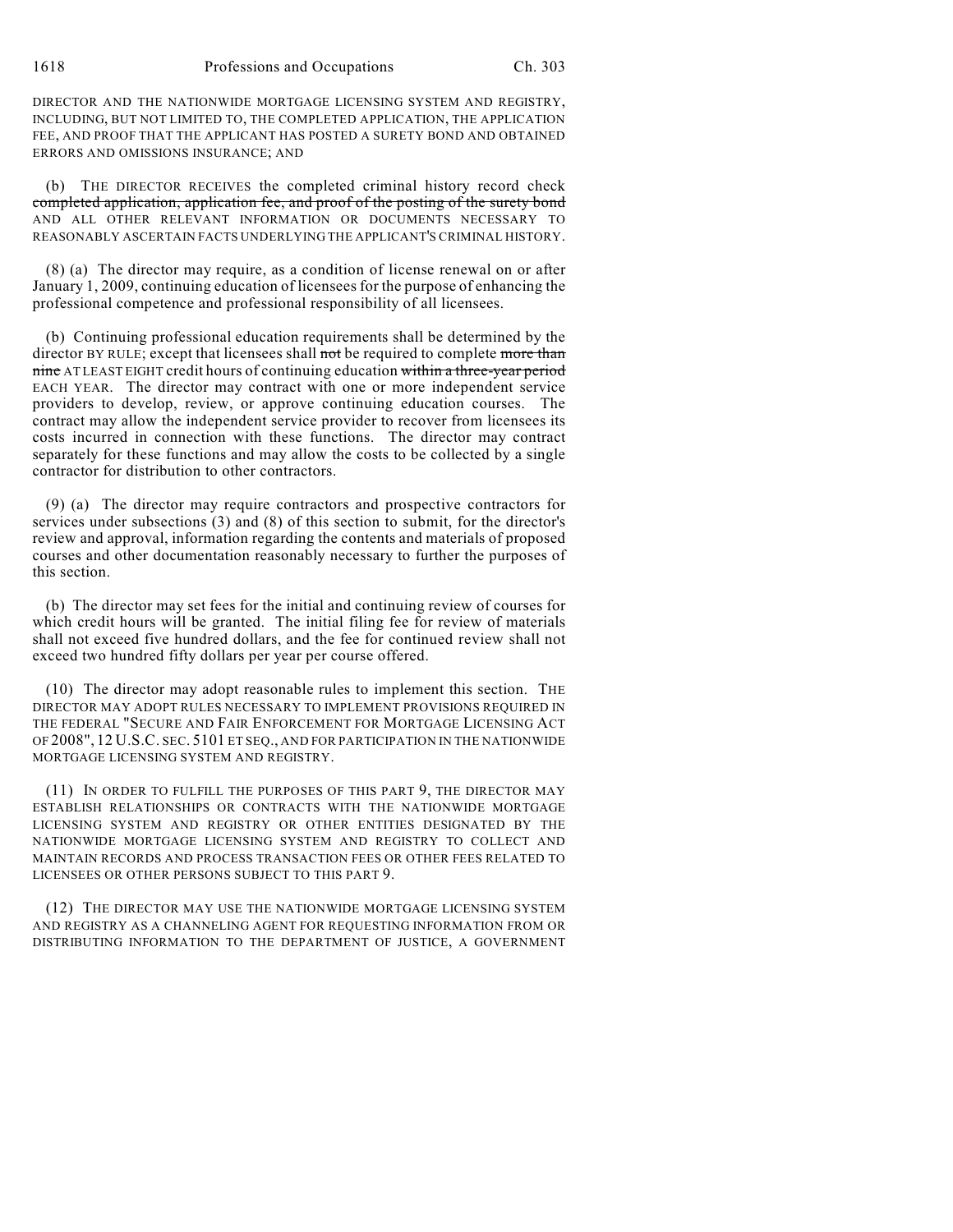AGENCY, OR ANY OTHER SOURCE.

**12-61-903.3. License or registration inactivation.** (1) THE DIRECTOR MAY INACTIVATE A STATE LICENSE OR A REGISTRATION WITH THE NATIONWIDE MORTGAGE LICENSING SYSTEM AND REGISTRY WHEN A LICENSEE HAS FAILED TO:

(a) COMPLY WITH THE SURETY BOND REQUIREMENTS OF SECTIONS 12-61-903 (6) AND 12-61-907;

(b) COMPLY WITH THE ERRORS AND OMISSIONS INSURANCE REQUIREMENT IN SECTION 12-61-903.5 OR ANY RULE OF THE DIRECTOR THAT DIRECTLY OR INDIRECTLY ADDRESSES ERRORS AND OMISSIONS INSURANCE REQUIREMENTS;

(c) MAINTAIN CURRENT CONTACT INFORMATION, SURETY BOND INFORMATION, OR ERRORS AND OMISSIONS INSURANCE INFORMATION AS REQUIRED BY THIS PART 9 OR BY ANY RULE OF THE DIRECTOR THAT DIRECTLY OR INDIRECTLY ADDRESSES SUCH REQUIREMENTS;

(d) RESPOND TO AN INVESTIGATION OR EXAMINATION;

(e) COMPLY WITH ANY OF THE EDUCATION OR TESTING REQUIREMENTS SET FORTH IN THIS PART 9 OR IN ANY RULE OF THE DIRECTOR THAT DIRECTLY OR INDIRECTLY ADDRESSES EDUCATION OR TESTING REQUIREMENTS; OR

(f) REGISTER WITH AND PROVIDE ALL REQUIRED INFORMATION TO THE NATIONWIDE MORTGAGE LICENSING SYSTEM AND REGISTRY.

**12-61-903.5. Errors and omissions insurance - duties of the director certificate of coverage - when required - group plan made available - effect rules.** (1) (a) Every licensee under this part 9 except an inactive mortgage broker or an attorney licensee who maintains a policy of professional malpractice insurance that provides coverage for errors and omissions for activities as a licensee under this part 9, shall maintain errors and omissions insurance to cover all activities contemplated under this part 9.

(b) THE REQUIREMENTS OF THIS SUBSECTION (1) SHALL NOT APPLY TO:

(I) A MORTGAGE LOAN ORIGINATOR WITH AN INACTIVE LICENSE OR REGISTRATION; OR

(II) AN ATTORNEY LICENSED AS A LOAN ORIGINATOR WHO MAINTAINS A POLICY OF PROFESSIONAL MALPRACTICE INSURANCE THAT PROVIDES COVERAGE FOR ERRORS AND OMISSIONS FOR ACTIVITIES OF THE ATTORNEY LICENSEE REGULATED BY THIS PART 9.

(2) The director shall determine the terms and conditions of coverage required under this section, including the minimum limits of coverage, the permissible deductible, and permissible exemptions. Each licensee SUBJECT TO THE REQUIREMENTS OF THIS SECTION shall maintain evidence of coverage, in a manner satisfactory to the director, demonstrating continuing compliance with the required terms.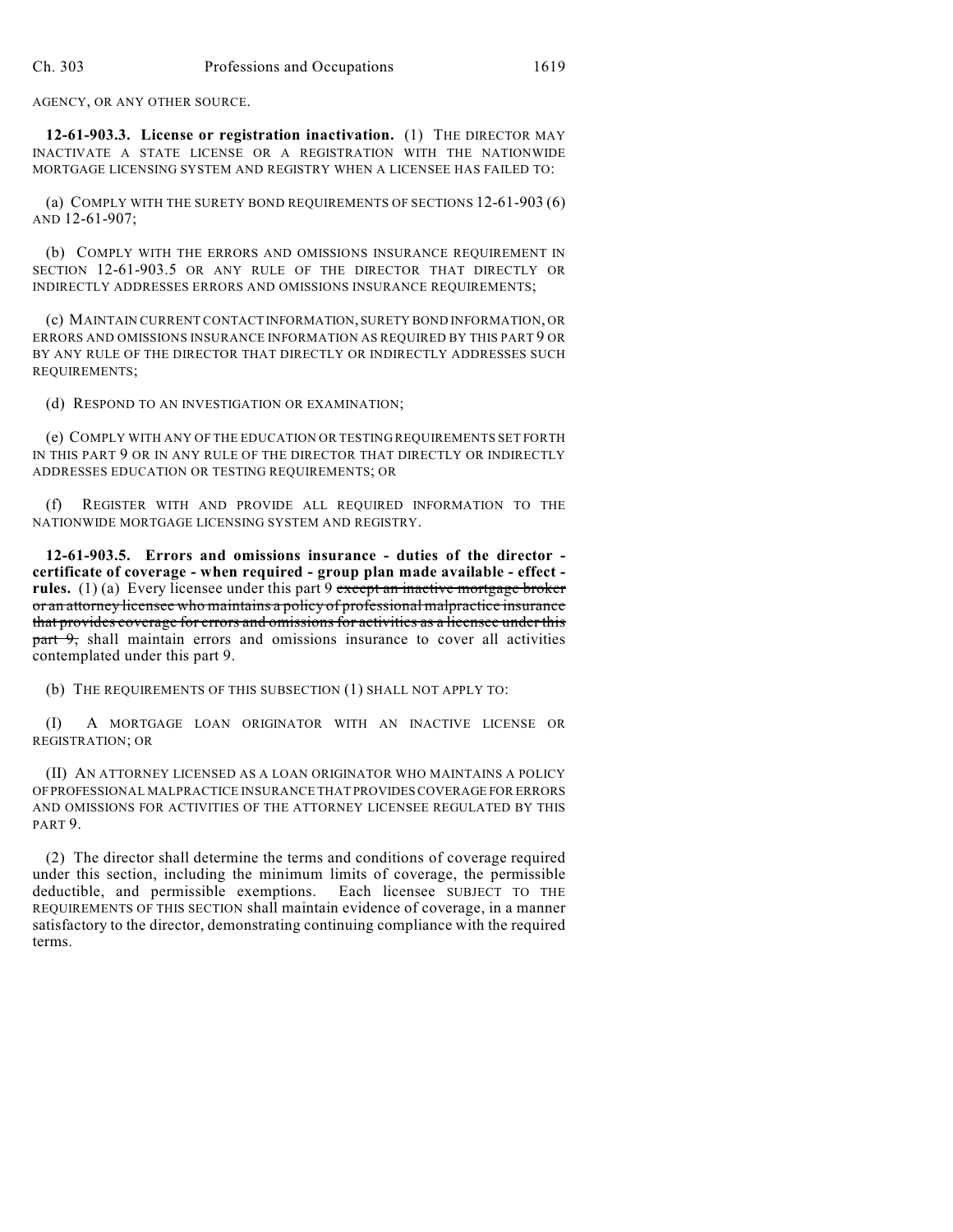**12-61-903.7. License renewal.** (1) IN ORDER FOR A LICENSED MORTGAGE LOAN ORIGINATOR TO RENEW A LICENSE ISSUED PURSUANT TO THIS PART 9, THE MORTGAGE LOAN ORIGINATOR SHALL:

(a) CONTINUE TO MEET THE MINIMUM STANDARDS FOR ISSUANCE OF A LICENSE PURSUANT TO THIS PART 9;

(b) SATISFY THE ANNUAL CONTINUING EDUCATION REQUIREMENTS SET FORTH IN SECTION 12-61-903 (8) AND IN RULES ADOPTED BY THE DIRECTOR; AND

(c) PAY APPLICABLE LICENSE RENEWAL FEES.

(2) IF A LICENSED MORTGAGE LOAN ORIGINATOR FAILS TO SATISFY THE REQUIREMENTS OF SUBSECTION (1) OF THIS SECTION FOR LICENSE RENEWAL, THE MORTGAGE LOAN ORIGINATOR'S LICENSE SHALL EXPIRE. THE DIRECTOR SHALL ADOPT RULES TO ESTABLISH PROCEDURES FOR THE REINSTATEMENT OF AN EXPIRED LICENSE CONSISTENT WITH THE STANDARDS ESTABLISHED BY THE NATIONWIDE MORTGAGE LICENSING SYSTEM AND REGISTRY.

**12-61-904. Exemptions.** (1) Except as otherwise provided in section 12-61-911, this part 9 shall not apply to the following:

(a) Employees of an agency of the federal government, of the Colorado government, or of any of Colorado's political subdivisions;

(b) An owner of real property who offers credit secured by a mortgage or deed of trust on the property sold;

(c) A bank, savings bank, savings and loan association, building and loan association, industrial bank, industrial loan company, credit union, or bank or savings association holding company organized under the laws of any state, the District of Columbia, a territory or protectorate of the United States, or the United States, subject to regulation and supervision by a federal banking agency, or an operating subsidiary or affiliate of such entities, or an employee or exclusive agent of any of such entities, including, without limitation, a subsidiary or affiliate of such entities THAT IS OWNED OR CONTROLLED BY A DEPOSITORY INSTITUTION;

(d) An attorney who renders services in the course of practice, who is licensed in Colorado, and who is not primarily engaged in the business of negotiating residential mortgage loans;

(e) (Deleted by amendment, L. 2007, p. 1716, § 2, effective June 1, 2007, and p. 1734, § 6, effective January 1, 2008.)

(f) A person who:

(I) Funds a residential mortgage loan that has been originated and processed by a licensed person or by an exempt person;

(II) Does not solicit borrowers in Colorado for the purpose of making residential mortgage loans; and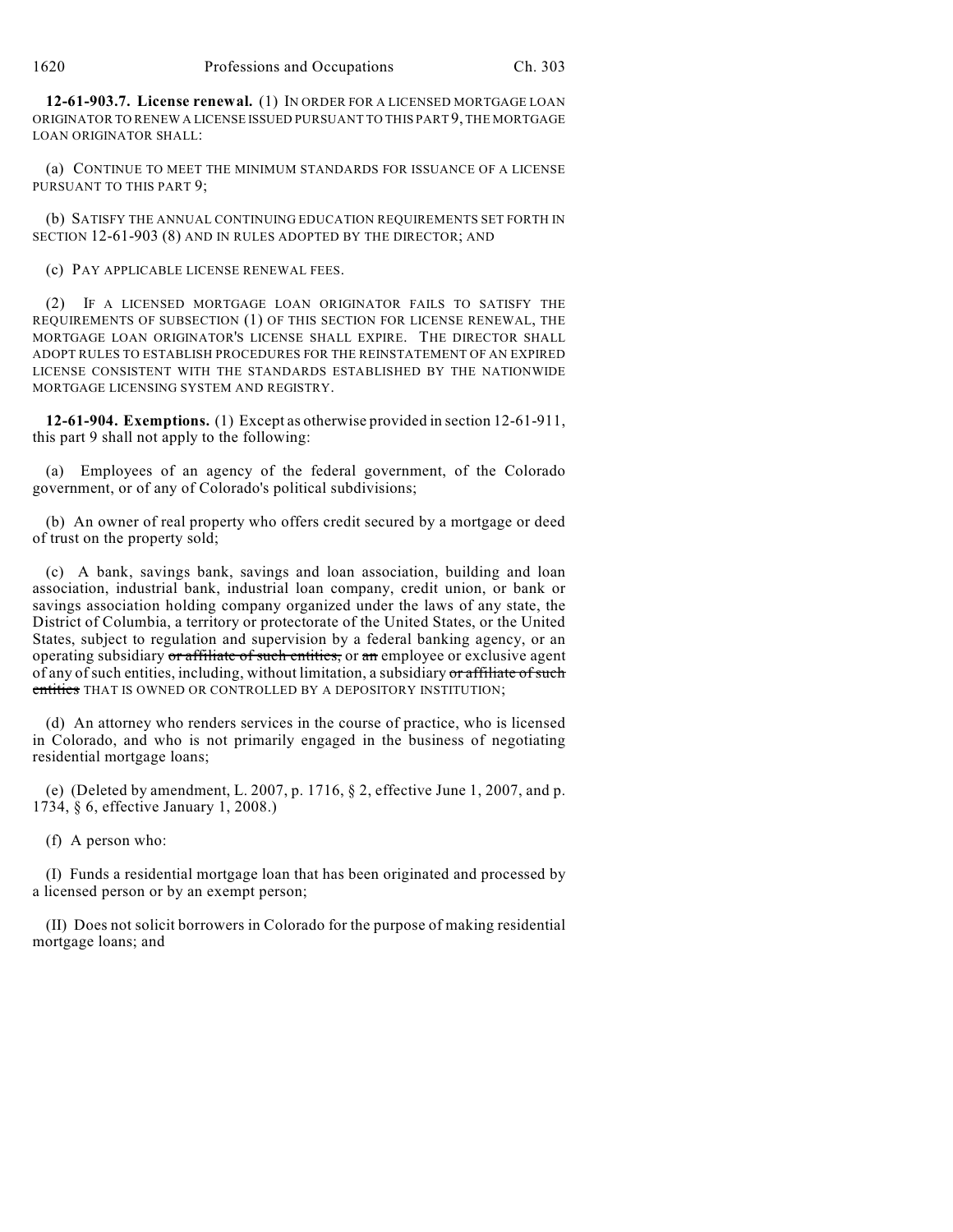(III) Does not participate in the negotiation of residential mortgage loans with the borrower, except for setting the terms under which a person may buy or fund a residential mortgage loan originated by a licensed or exempt person;

(g) A LOAN PROCESSOR OR UNDERWRITER WHO IS NOT AN INDEPENDENT CONTRACTOR AND WHO DOES NOT REPRESENT TO THE PUBLIC THAT THE INDIVIDUAL CAN OR WILL PERFORM ANY ACTIVITIES OF A MORTGAGE LOAN ORIGINATOR. AS USED IN THIS PARAGRAPH (g), "REPRESENT TO THE PUBLIC" MEANS COMMUNICATING, THROUGH ADVERTISING OR OTHER MEANS OF COMMUNICATING OR PROVIDING INFORMATION, INCLUDING THE USE OF BUSINESS CARDS, STATIONERY, BROCHURES, SIGNS, RATE LISTS, OR OTHER PROMOTIONAL ITEMS, THAT THE INDIVIDUAL IS ABLE TO PROVIDE A PARTICULAR SERVICE OR ACTIVITY FOR A CONSUMER.

(2) The exemptions in subsection (1) of this section shall not apply to persons acting beyond the scope of such exemptions.

**12-61-904.5. Originator's relationship to borrower - rules.** (1) A mortgage broker LOAN ORIGINATOR shall have a duty of good faith and fair dealing in all communications and transactions with a borrower. Such duty includes, but is not limited to:

(a) The duty to not recommend or induce the borrower to enter into a transaction that does not have a reasonable, tangible net benefit to the borrower, considering all of the circumstances, including the terms of a loan, the cost of a loan, and the borrower's circumstances;

(b) The duty to make a reasonable inquiry concerning the borrower's current and prospective income, existing debts and other obligations, and any other RELEVANT information known to the mortgage broker and, after making such inquiry, to make his or her best efforts to recommend, broker, or originate a residential mortgage loan that takes into consideration the information submitted by the borrower, BUT THE MORTGAGE LOAN ORIGINATOR SHALL NOT BE DEEMED TO VIOLATE THIS SECTION IF THE BORROWER CONCEALS OR MISREPRESENTS RELEVANT INFORMATION; and

(c) The duty not to commit any unconscionable act or practice listed ACTS, PRACTICES, OR OMISSIONS in VIOLATION OF section  $38-40-105$ ,  $(\pm .7)$ , C.R.S.

(2) For purposes of implementing subsection (1) of this section, the director may adopt rules defining what constitutes a reasonable, tangible net benefit to the borrower.

(3) A violation of this section constitutes a deceptive trade practice under the "Colorado Consumer Protection Act", article 1 of title 6, C.R.S.

**12-61-905. Powers and duties of the director.** (1) The director shall MAY deny AN APPLICATION FOR A LICENSE, refuse to renew, or revoke the license of an applicant OR LICENSEE who has:

(a) Filed an application with the director containing material misstatements of fact or omitted any disclosure required by this part 9;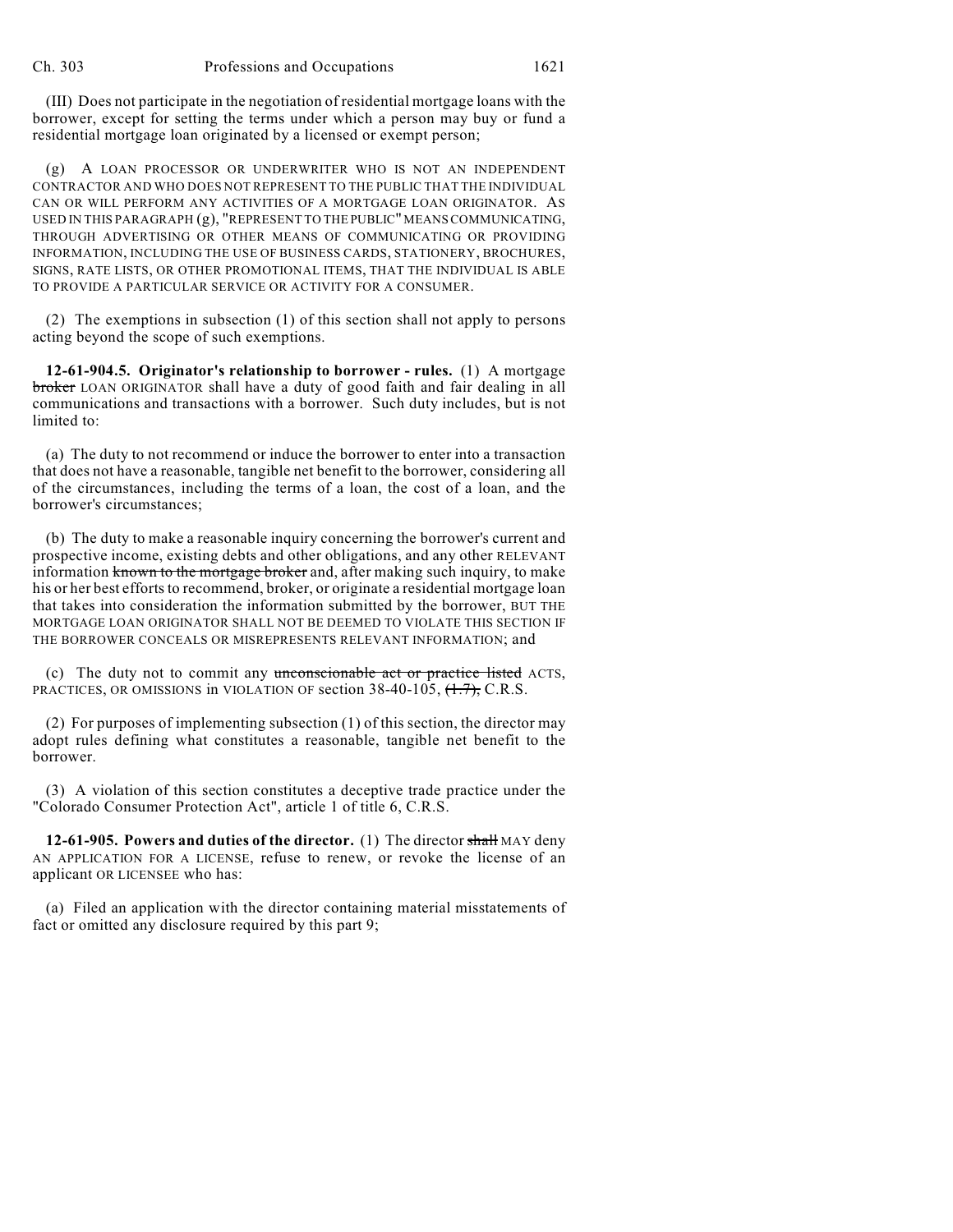(b) Within the last five years, been convicted of or pled guilty or nolo contendere to a crime involving fraud, deceit, material misrepresentation, theft, or the breach of a fiduciary duty, EXCEPT AS OTHERWISE SET FORTH IN THIS PART 9;

(c) EXCEPT AS OTHERWISE SET FORTH IN THIS PART 9, within the last five years, had a license, registration, or certification issued by Colorado or another state revoked or suspended for fraud, deceit, material misrepresentation, theft, or the breach of a fiduciary duty, and such discipline denied the person authorization to practice as:

(I) A mortgage broker OR A MORTGAGE LOAN ORIGINATOR;

(II) A real estate broker, as defined by section 12-61-101 (2);

(III) A real estate salesperson;

(IV) A real estate appraiser, as defined by section 12-61-702 (5);

(V) An insurance producer, as defined by section 10-2-103 (6), C.R.S.;

(VI) An attorney;

(VII) A securities broker-dealer, as defined by section 11-51-201 (2), C.R.S.;

(VIII) A securities sales representative, as defined by section 11-51-201 (14), C.R.S.;

(IX) An investment advisor, as defined by section 11-51-201 (9.5), C.R.S.; or

(X) An investment advisor representative, as defined by section 11-51-201 (9.6), C.R.S.;

(d) Been enjoined within the immediately preceding five years under the laws of this or any other state or of the United States from engaging in deceptive conduct relating to the brokering of OR ORIGINATING a mortgage loan;

(e) Been found to have violated the provisions of section 12-61-910.2;  $\sigma$ 

(f) Been found to have violated the provisions of section 12-61-911;

(g) HAD A MORTGAGE LOAN ORIGINATOR LICENSE OR SIMILAR LICENSE REVOKED IN ANY OTHER JURISDICTION; EXCEPT THAT A REVOCATION THAT WAS SUBSEQUENTLY FORMALLY NULLIFIED SHALL NOT BE DEEMED A REVOCATION FOR PURPOSES OF THIS SECTION;

(h) AT ANY TIME PRECEDING THE DATE OF APPLICATION FOR A LICENSE OR REGISTRATION, BEEN CONVICTED OF, OR PLED GUILTY OR NOLO CONTENDERE TO, A FELONY IN A DOMESTIC, FOREIGN, OR MILITARY COURT IF THE FELONY INVOLVED AN ACT OF FRAUD, DISHONESTY, BREACH OF TRUST, OR MONEY LAUNDERING; EXCEPT THAT, IF THE INDIVIDUAL OBTAINS A PARDON OF THE CONVICTION, THE INDIVIDUAL SHALL NOT BE DEEMED CONVICTED FOR PURPOSES OF THIS PARAGRAPH (h);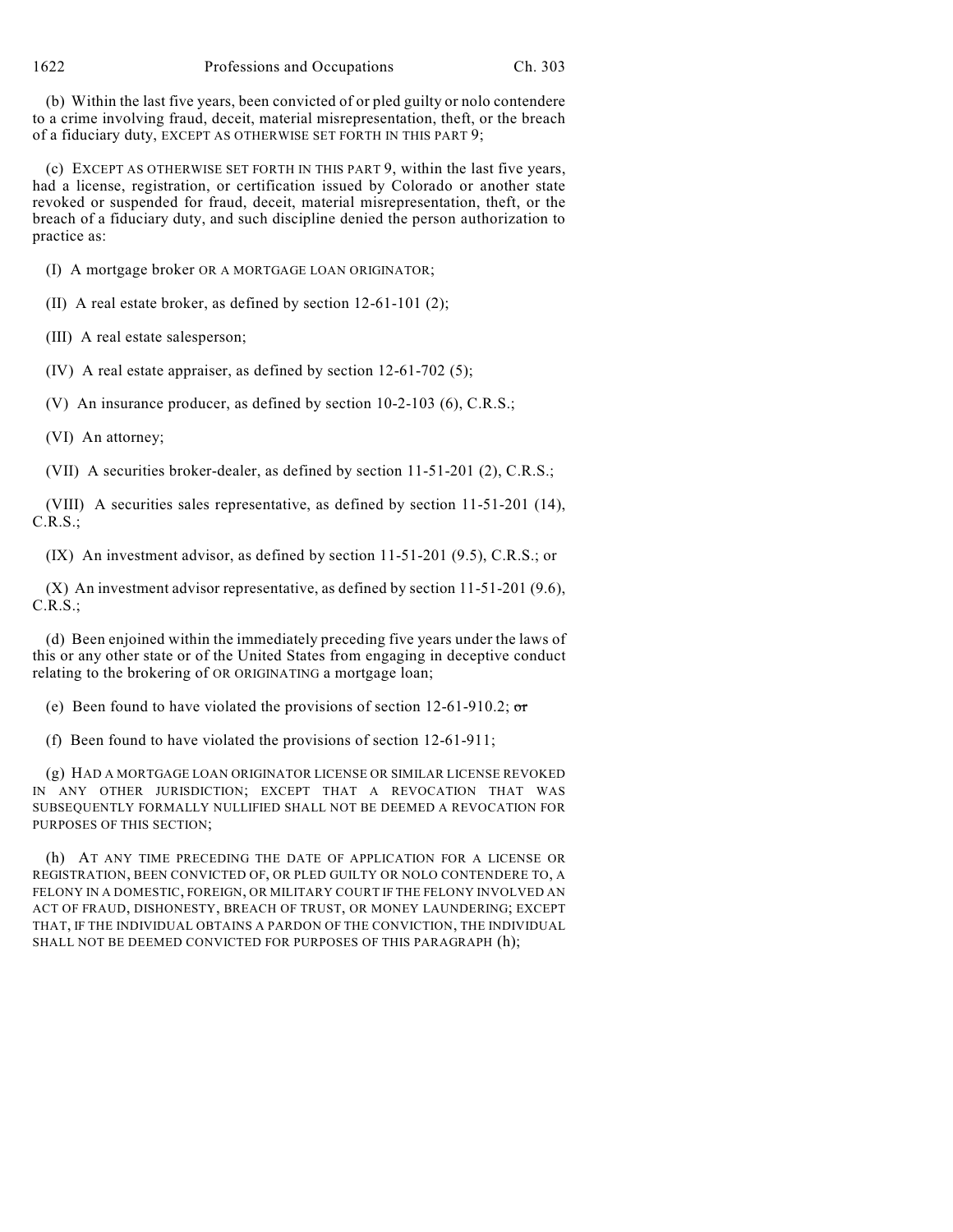(i) BEEN CONVICTED OF, OR PLED GUILTY OR NOLO CONTENDERE TO, A FELONY WITHIN THE SEVEN YEARS IMMEDIATELY PRECEDING THE DATE OF APPLICATION FOR A LICENSE OR REGISTRATION;

(j) NOT DEMONSTRATED FINANCIAL RESPONSIBILITY, CHARACTER, AND GENERAL FITNESS TO COMMAND THE CONFIDENCE OF THE COMMUNITY AND TO WARRANT A DETERMINATION THAT THE INDIVIDUAL WILL OPERATE HONESTLY, FAIRLY, AND EFFICIENTLY, CONSISTENT WITH THE PURPOSES OF THIS PART 9;

(k) NOT COMPLETED THE PRELICENSE EDUCATION REQUIREMENTS SET FORTH IN SECTION 12-61-903 AND ANY APPLICABLE RULES OF THE DIRECTOR; OR

(l) NOT PASSED A WRITTEN EXAMINATION THAT MEETS THE REQUIREMENTS SET FORTH IN SECTION 12-61-903 AND ANY APPLICABLE RULES OF THE DIRECTOR.

(2) The director may investigate the activities of a licensee or other person that present grounds for disciplinary action under this part 9 or that violate section  $\overline{12-61-910}$  (1).

(3) (a) If the director has reasonable grounds to believe that a mortgage broker LOAN ORIGINATOR is no longer qualified under subsection (1) of this section, the director may summarily suspend the mortgage broker's LOAN ORIGINATOR'S license pending a hearing to revoke the license. A summary suspension shall conform to article 4 of title 24, C.R.S.

(b) The director shall suspend the license of a mortgage broker LOAN ORIGINATOR who fails to maintain the bond required by section 12-61-907 until the licensee complies with such section.

(4) The director or an administrative law judge appointed pursuant to part 10 of article 30 of title 24, C.R.S., shall conduct disciplinary hearings concerning mortgage brokers LOAN ORIGINATORS. Such hearings shall conform to article 4 of title 24, C.R.S.

(5) (a) Except as provided in paragraph (b) of this subsection (5),  $\alpha$  person AN INDIVIDUAL whose license has been revoked shall not be eligible for licensure for two years after the effective date of the revocation.

(b) If the director or an administrative law judge determines that an application contained a misstatement of fact or omitted a required disclosure due to an unintentional error, the director shall allow the applicant to correct the application. Upon receipt of the corrected and completed application, the director or administrative law judge shall not bar the applicant from being licensed on the basis of the unintentional misstatement or omission.

(6) (a) The director or an administrative law judge may administer oaths, take affirmations of witnesses, and issue subpoenas to compel the attendance of witnesses and the production of all relevant papers, books, records, documentary evidence, and materials in any hearing or investigation conducted by the director or an administrative law judge. THE DIRECTOR MAY REQUEST ANY INFORMATION RELEVANT TO THE INVESTIGATION, INCLUDING, BUT NOT LIMITED TO, INDEPENDENT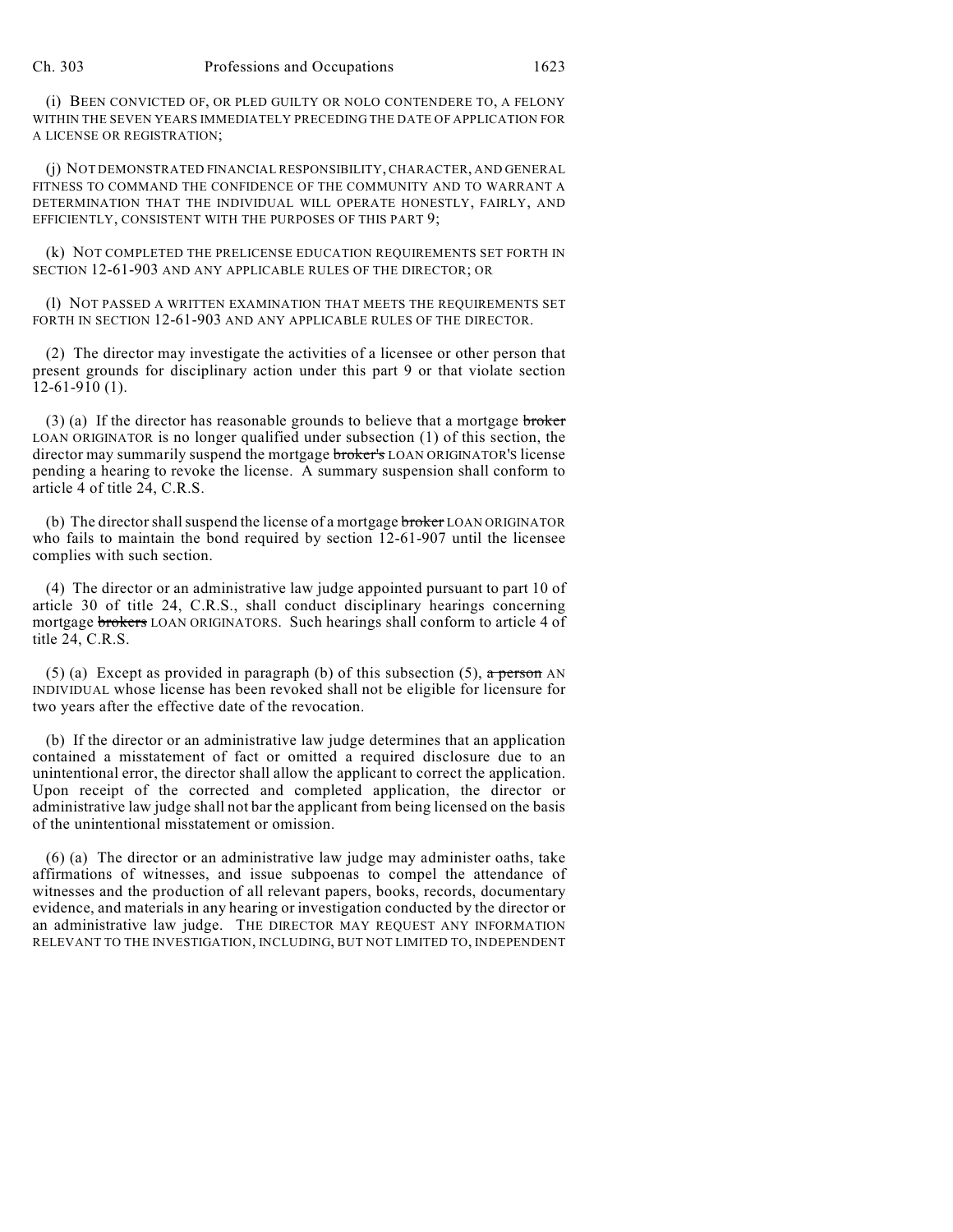1624 Professions and Occupations Ch. 303

CREDIT REPORTS OBTAINED FROM A CONSUMER REPORTING AGENCY DESCRIBED IN THE FEDERAL "FAIR CREDIT REPORTING ACT", 15 U.S.C. SEC. 1681a (p).

(b) Upon failure of a witness to comply with a subpoena or process, the district court of the county in which the subpoenaed witness resides or conducts business may issue an order requiring the witness to appear before the director or administrative law judge; and produce the relevant papers, books, records, documentary evidence, testimony, or materials in question; OR BOTH. Failure to obey the order of the court may be punished as a contempt of court. The director or an administrative law judge may apply for such order.

(c) THE LICENSEE OR INDIVIDUAL WHO, AFTER AN INVESTIGATION UNDER THIS PART 9, IS FOUND TO BE IN VIOLATION OF A PROVISION OF THIS PART 9 SHALL BE RESPONSIBLE FOR PAYING ALL REASONABLE AND NECESSARY COSTS OF THE DIVISION ARISING FROM SUBPOENAS OR REQUESTS ISSUED PURSUANT TO THIS SUBSECTION (6), INCLUDING COURT COSTS FOR AN ACTION BROUGHT PURSUANT TO PARAGRAPH (b) OF THIS SUBSECTION (6).

(7) (a) If the director has reasonable cause to believe that  $\alpha$  person AN INDIVIDUAL is violating this part 9, including but not limited to section 12-61-910 (1), the director may enter an order requiring such person THE INDIVIDUAL to cease and desist such violations.

(b) The director, upon his or her own motion, may, and, upon the complaint in writing of any person, shall, investigate the activities of any licensee or any person INDIVIDUAL who assumes to act in such capacity within the state. In addition to any other penalty that may be imposed pursuant to this part 9, any person INDIVIDUAL violating any provision of this part 9 or any rules promulgated pursuant to this article may be fined upon a finding of misconduct by the director as follows:

(I) In the first administrative proceeding, a fine not in excess of one thousand dollars per act or occurrence;

(II) In a second or subsequent administrative proceeding, a fine not less than one thousand dollars nor in excess of two thousand dollars per act or occurrence.

(c) All fines collected pursuant to this subsection (7) shall be transferred to the state treasurer, who shall credit such moneys to the mortgage broker LOAN ORIGINATOR licensing cash fund created in section 12-61-908.

(8) The director shall keep records of the persons INDIVIDUALS licensed as mortgage brokers LOAN ORIGINATORS and of disciplinary proceedings. The records kept by the director shall be open to public inspection in a reasonable time and manner determined by the director.

(9) (a) The director shall maintain a system, which may include, without limitation, a hotline or web site, that gives consumers a reasonably easy method for making complaints about a mortgage broker LOAN ORIGINATOR.

(b) The director shall review the complaints annually and prepare a report to be issued to the committee of the general assembly that has oversight of mortgage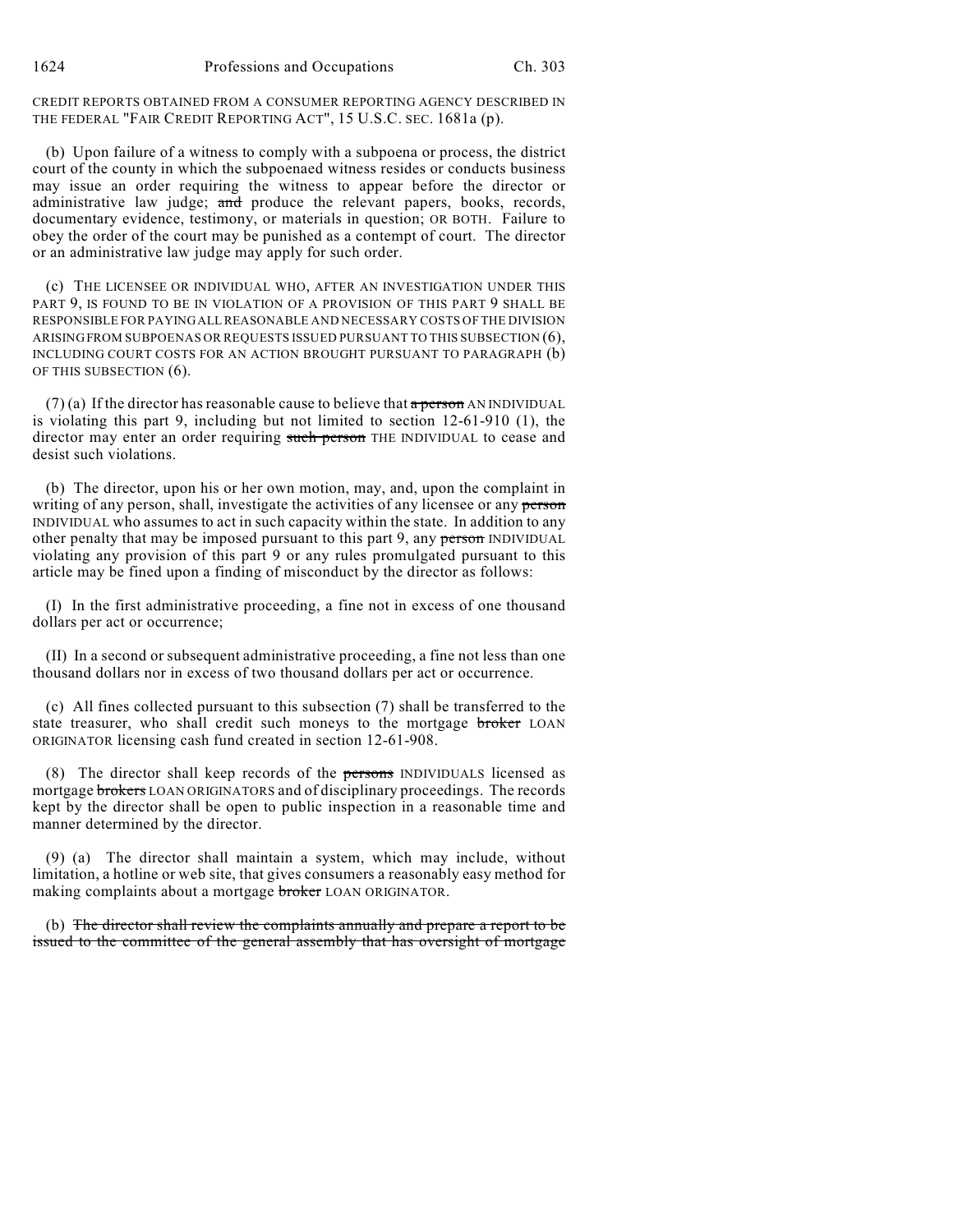## brokers. Such report shall contain the trends in complaints and investigations under this part 9.

(10) The director shall promulgate rules to allow licensed mortgage brokers LOAN ORIGINATORS to hire unlicensed mortgage brokers LOAN ORIGINATORS under temporary licenses. If such an unlicensed mortgage broker LOAN ORIGINATOR has initiated the application process for a license, he or she shall be assigned a temporary license for a reasonable period until a license is approved or denied. The licensed mortgage broker LOAN ORIGINATOR who employs such an unlicensed mortgage broker LOAN ORIGINATOR shall be held responsible under all applicable provisions of law, including without limitation this part 9 and section 38-40-105, C.R.S., for the actions of the unlicensed mortgage broker LOAN ORIGINATOR to whom a temporary license has been assigned under this subsection (10).

**12-61-905.5. Disciplinary actions - grounds - procedures - rules.** (1) The director, upon his or her own motion, may, and, upon the complaint in writing of any person, shall, investigate the activities of any mortgage broker, and LOAN ORIGINATOR. The director has the power to impose an administrative fine in accordance with section 12-61-905, and to DENY A LICENSE, censure a licensee, to place the licensee on probation and  $\tau$  bet the terms of probation, ORDER RESTITUTION, ORDER THE PAYMENT OF ACTUAL DAMAGES, or to suspend or revoke a license when the director finds that the licensee OR APPLICANT has performed, is performing, or is attempting to perform any of the following acts:

(a) Knowingly making any misrepresentation or knowingly making use of any false or misleading advertising;

(b) Making any promise that influences, persuades, or induces another person to detrimentally rely on such promise when the licensee could not or did not intend to keep such promise;

(c) Knowingly misrepresenting or making false promises through agents, salespersons, advertising, or otherwise;

(d) Violating any provision of the "Colorado Consumer Protection Act", article 1 of title 6, C.R.S., and, if the licensee has been assessed a civil or criminal penalty or been subject to an injunction under said act, the director shall revoke the licensee's license;

(e) Acting for more than one party in a transaction without disclosing any actual or potential conflict of interest or without disclosing to all parties any fiduciary obligation or other legal obligation of the mortgage broker LOAN ORIGINATOR to any party;

(f) Representing or attempting to represent a mortgage broker LOAN ORIGINATOR other than the licensee's PRINCIPAL OR employer without the express knowledge and consent of that PRINCIPAL OR employer;

(g) In the case of a licensee in the employ of another mortgage broker LOAN ORIGINATOR, failing to place, as soon after receipt as is practicably possible, in the custody of that licensed mortgage broker-employer LOAN ORIGINATOR-EMPLOYER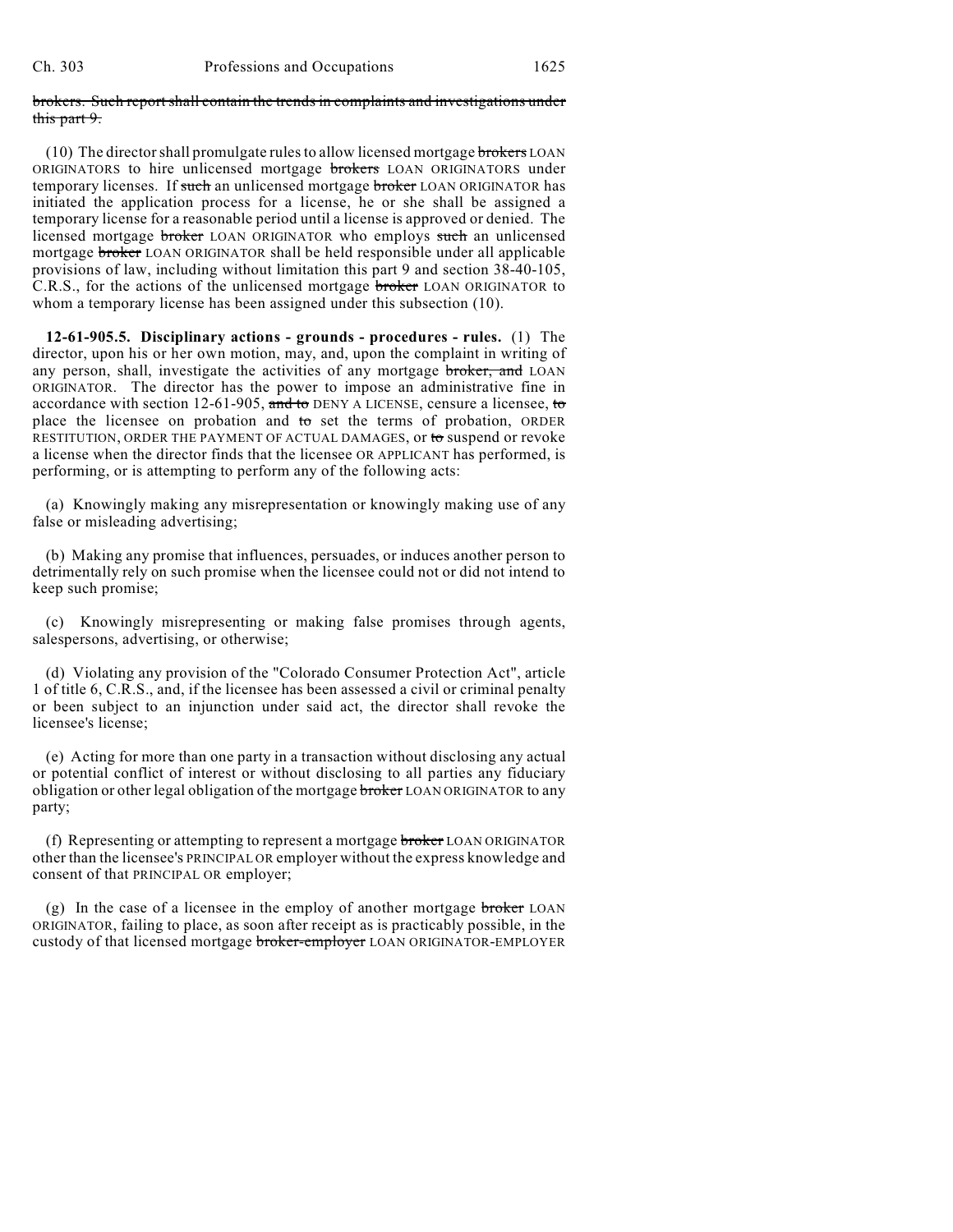any deposit money or other money or fund entrusted to the employee by any person dealing with the employee as the representative of that licensed mortgage broker-employer LOAN ORIGINATOR-EMPLOYER;

(h) Failing to account for or to remit, within a reasonable time, any moneys coming into his or her possession that belong to others, whether acting as a mortgage broker LOAN ORIGINATOR, real estate broker, salesperson, or otherwise, and failing to keep records relative to said moneys, which records shall contain such information as may be prescribed by the rules of the director relative thereto and shall be subject to audit by the director;

(i) Converting funds of others, diverting funds of others without proper authorization, commingling funds of others with the licensee's own funds, or failing to keep such funds of others in an escrow or a trustee account with a bank or recognized depository in this state, which account may be any type of checking, demand, passbook, or statement account insured by an agency of the United States government, and to so keep records relative to the deposit that contain such information as may be prescribed by the rules of the director relative thereto, which records shall be subject to audit by the director;

(j) Failing to provide the parties to a residential mortgage loan transaction with such information as may be prescribed by the rules of the director;

(k) Failing to maintain possession, for future use or inspection by an authorized representative of the director, for a period of four years, of the documents or records prescribed by the rules of the director or to produce such documents or records upon reasonable request by the director or by an authorized representative of the director;

(l) Paying a commission or valuable consideration for performing any of the functions of a mortgage broker LOAN ORIGINATOR, as described in this part 9, to any person WHO IS not licensed under this part 9 except that a licensed mortgage broker may pay a finder's fee or a share of any commission on a cooperative sale when such payment is made to a mortgage broker licensed in another state or country. If such state or country does not license mortgage brokers, then the payee shall be a citizen or resident of said state or country and represent that the payee is in the mortgage brokerage business in said state or country OR IS NOT REGISTERED IN COMPLIANCE WITH THE FEDERAL "SECURE AND FAIR ENFORCEMENT FOR MORTGAGE LICENSING ACT OF 2008", 12 U.S.C. SEC. 5101 ET SEQ.;

(m) Disregarding or violating any provision of this part 9 or of any rule adopted by the director pursuant to this part 9; violating any lawful orders of the director; or aiding and abetting a violation of any rule, order of the director, or provision of this part 9;

(n) Conviction of, entering a plea of guilty to, or entering a plea of nolo contendere to any crime in article 3 of title 18, C.R.S., in parts 1 to 4 of article 4 of title 18, C.R.S., in article 5 of title 18, C.R.S., in part 3 of article 8 of title 18, C.R.S., in article 15 of title 18, C.R.S., in article 17 of title 18, C.R.S., or any other like crime under Colorado law, federal law, or the laws of other states. A certified copy of the judgment of a court of competent jurisdiction of such conviction or other official record indicating that such plea was entered shall be conclusive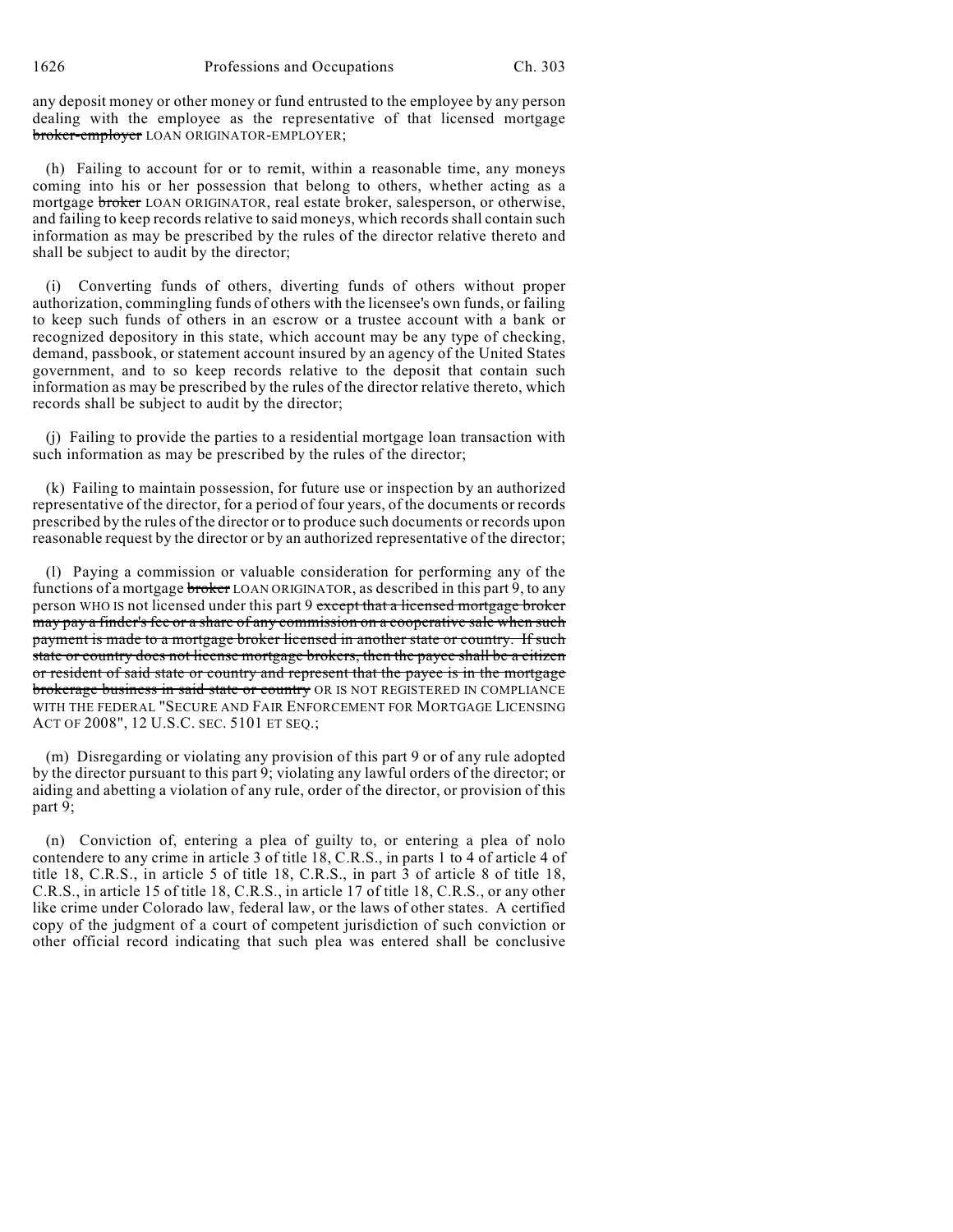evidence of such conviction or plea in any hearing under this part 9.

(o) Violating or aiding and abetting in the violation of the Colorado or federal fair housing laws;

(p) Failing to immediately notify the director in writing of a conviction, plea, or violation pursuant to paragraph (n) or (o) of this subsection (1);

(q) Having demonstrated unworthiness or incompetency to act as a mortgage broker LOAN ORIGINATOR by conducting business in such a manner as to endanger the interest of the public;

(r) Failing to exercise reasonable supervision over the activities of licensed employees;

(s) Procuring, or attempting to procure, a mortgage broker's LOAN ORIGINATOR'S license or renewing, reinstating, or reactivating, or attempting to renew, reinstate, or reactivate, a mortgage broker's LOAN ORIGINATOR'S license by fraud, misrepresentation, or deceit or by making a material misstatement of fact in an application for such license;

(t) Claiming, arranging for, or taking any secret or undisclosed amount of compensation, commission, or profit or failing to reveal to the licensee's principal or employer the full amount of such licensee's compensation, commission, or profit in connection with any acts for which a license is required under this part 9;

(u) Exercising an option to purchase in any agreement authorizing or employing such licensee to sell, buy, or exchange real estate for compensation or commission except when such licensee, prior to or coincident with election to exercise such option to purchase, reveals in writing to the licensee's principal or employer the full amount of the licensee's profit and obtains the written consent of such principal or employer approving the amount of such profit;

(v) Fraud, misrepresentation, deceit, or conversion of trust funds that results in the payment of any claim pursuant to this part 9 or that results in the entry of a civil judgment for damages;

(w) Any other conduct, whether of the same or a different character than specified in this subsection (1), that evinces a lack of good faith and fair dealing;

(x) Having had a mortgage broker's LOAN ORIGINATOR'S license suspended or revoked in any jurisdiction or having had any disciplinary action taken against the mortgage broker LOAN ORIGINATOR in any other jurisdiction. A certified copy of the order of disciplinary action shall be prima facie evidence of such disciplinary action.

(2) If a firm, partnership, limited liability company, association, or corporation operating under the license of a mortgage broker designated and licensed as a representative of said firm, partnership, limited liability company, association, or corporation is guilty of any of the acts set out in subsection  $(1)$  of this section, the director may suspend or revoke the right of the firm, partnership, limited liability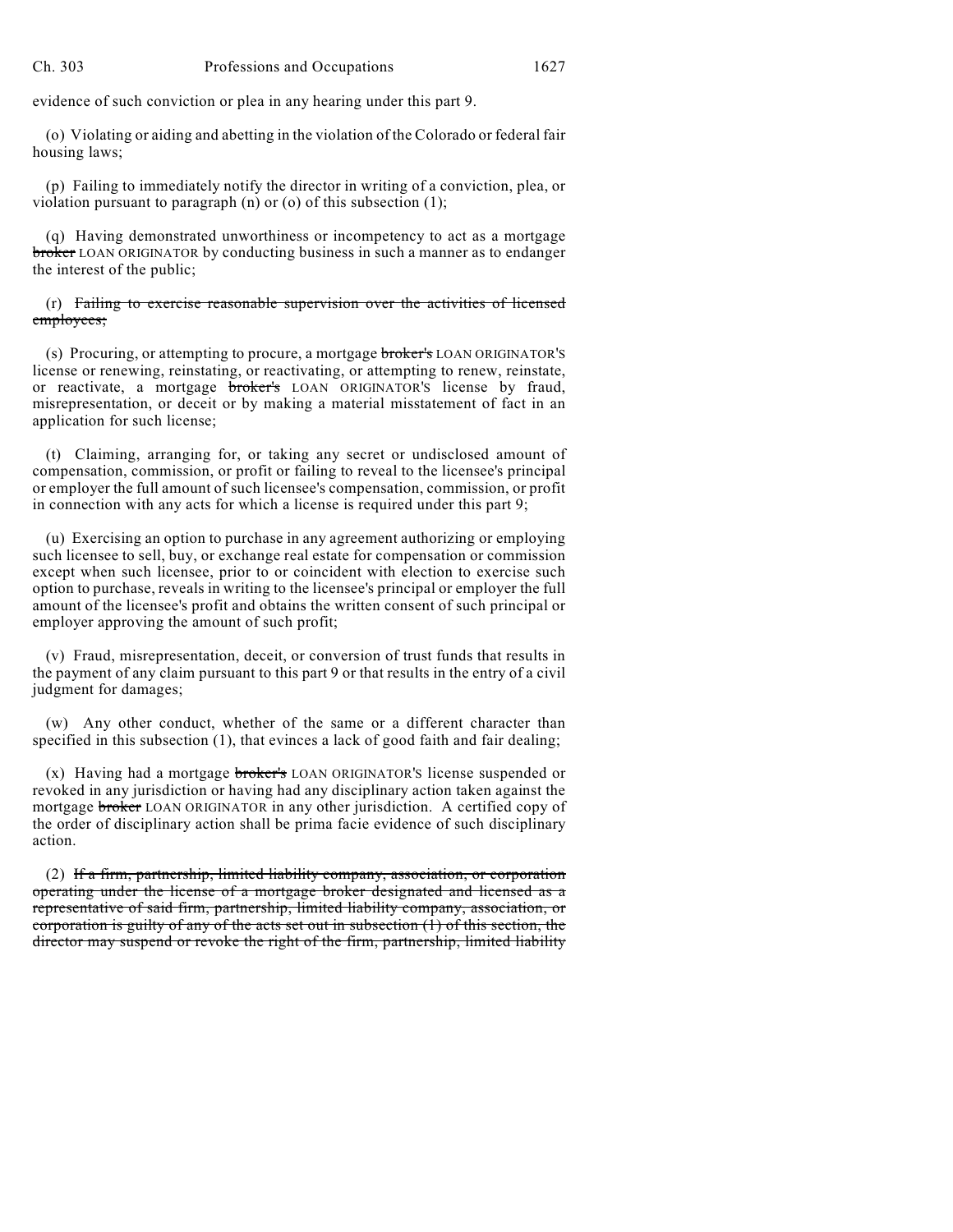1628 Professions and Occupations Ch. 303

company, association, or corporation to conduct its business under the license of said mortgage broker, whether or not the designated mortgage broker had personal knowledge thereof and whether or not the director suspends or revokes the individual license of said mortgage broker.

(3) Upon request of the director, when any mortgage broker LOAN ORIGINATOR is a party to any suit or proceeding, either civil or criminal, arising out of any transaction involving a residential mortgage loan and when such THE mortgage broker LOAN ORIGINATOR participated in such THE transaction in his or her capacity as a licensed mortgage broker, it shall be the duty of such LOAN ORIGINATOR, THE mortgage broker to LOAN ORIGINATOR SHALL supply to the director a copy of the complaint, indictment, information, or other initiating pleading and the answer filed, if any, and to advise the director of the disposition of the case and of the nature and amount of any judgment, verdict, finding, or sentence that may be made, entered, or imposed therein.

(4) This part 9 shall not be construed to relieve any person from civil liability or criminal prosecution under the laws of this state.

(5) Complaints of record in the office of the director and the results of staff investigations may, in the discretion of the director, be closed to public inspection, except as provided by court order, during the investigatory period and until dismissed or until notice of hearing and charges are served on a licensee.

(6) When a complaint or an investigation discloses an instance of misconduct that, in the opinion of the director, does not warrant formal action by the director but that should not be dismissed as being without merit, the director may send a letter of admonition by certified mail, return receipt requested, to the licensee against whom a complaint was made and a copy thereof to the person making the complaint, but the letter shall advise the licensee that the licensee has the right to request in writing, within twenty days after proven receipt, that formal disciplinary proceedings be initiated to adjudicate the propriety of the conduct upon which the letter of admonition is based. If such request is timely made, the letter of admonition shall be deemed vacated, and the matter shall be processed by means of formal disciplinary proceedings.

(7) All administrative fines collected pursuant to this section shall be transmitted to the state treasurer, who shall credit the same to the mortgage broker LOAN ORIGINATOR licensing cash fund created in section 12-61-908.

(8) (a) The director shall not consider an application for licensure from  $\alpha$  person AN INDIVIDUAL whose license has been revoked until two years after the date of revocation.

(b) If a person's AN INDIVIDUAL'S license was suspended or revoked due to conduct that resulted in financial loss to another person, no new license shall be granted, nor shall a suspended license be reinstated, until full restitution has been made to the person suffering such financial loss. The amount of restitution shall include interest, reasonable attorney fees, and costs of any suit or other proceeding undertaken in an effort to recover the loss.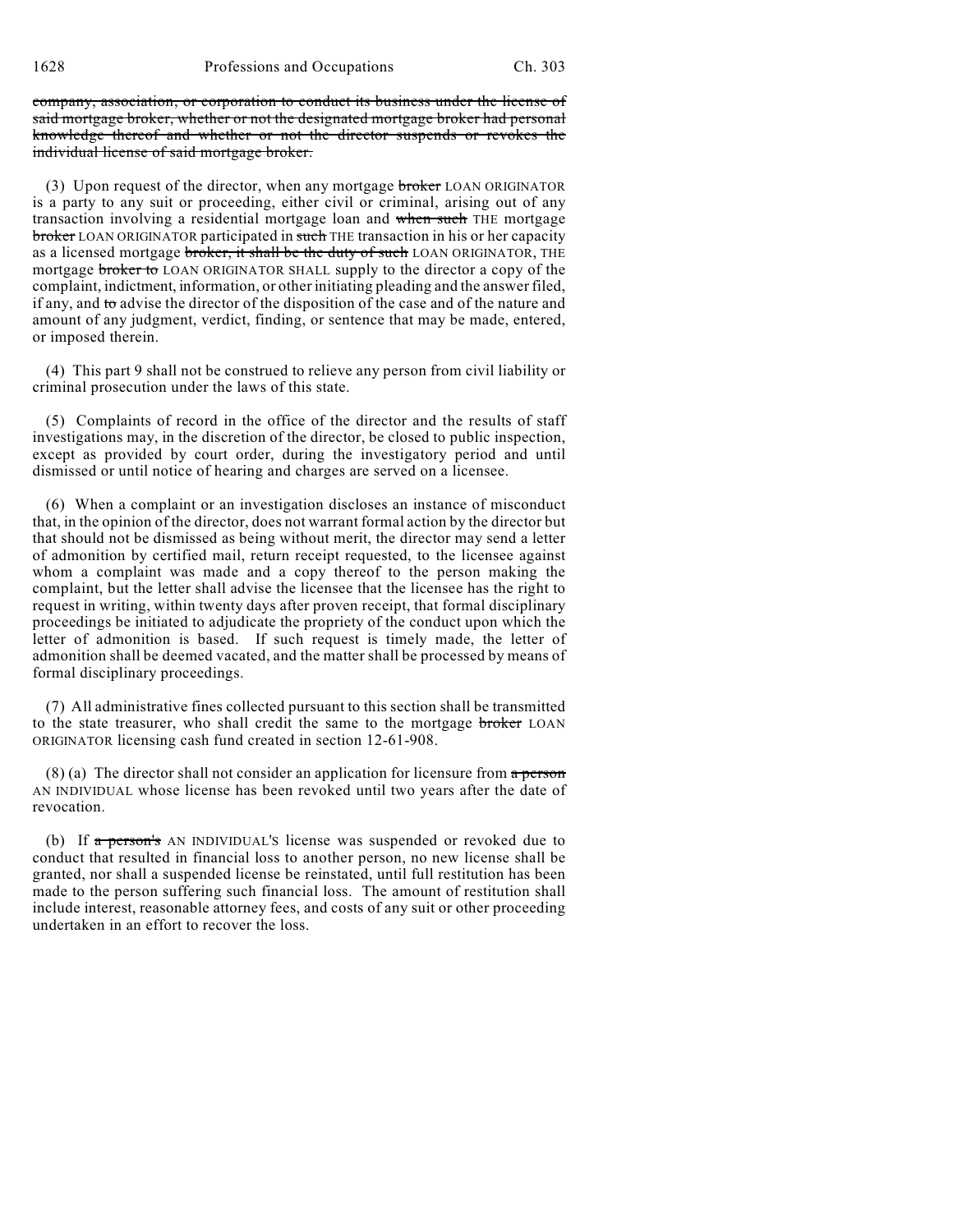(9) When the director or the division becomes aware of facts or circumstances that fall within the jurisdiction of a criminal justice or other law enforcement authority upon investigation of the activities of a licensee, the director or division shall, in addition to the exercise of its authority under this part 9, refer and transmit such information, which may include originals or copies of documents and materials, to one or more criminal justice or other law enforcement authorities for investigation and prosecution as authorized by law.

**12-61-905.6. Hearing - administrative law judge - review - rules.** (1) Except as otherwise provided in this section, all proceedings before the director with respect to disciplinary actions and denial of licensure under this part 9, at the discretion of the director, may be conducted by an AUTHORIZED REPRESENTATIVE OF THE DIRECTOR OR AN administrative law judge pursuant to sections 24-4-104 and 24-4-105, C.R.S.

(2) Proceedings shall be held in the county where the director has his or her office or in such other place as the director may designate. If the licensee is employed by another licensed mortgage broker LOAN ORIGINATOR or by a real estate broker, the director shall also notify the licensee's employer by mailing, by first-class mail, a copy of the written notice required under section 24-4-104 (3), C.R.S., to the employer's last-known business address.

(3) THE DIRECTOR, AN AUTHORIZED REPRESENTATIVE OF THE DIRECTOR, OR an administrative law judge shall conduct all hearings for denying, suspending, or revoking a license or certificate on behalf of the director, subject to appropriations made to the department of personnel. Each administrative law judge shall be appointed pursuant to part 10 of article 30 of title 24, C.R.S. The administrative law judge shall conduct the hearing in accordance with sections 24-4-104 and 24-4-105, C.R.S. No license shall be denied, suspended, or revoked until the director has made his or her decision.

(4) The decision of the director in any disciplinary action or denial of licensure under this section is subject to judicial review under section 24-4-106, C.R.S. BY THE COURT OF APPEALS. In order to effectuate the purposes of this part 9, the director has the power to promulgate rules pursuant to article 4 of title 24, C.R.S.

(5) In a judicial review proceeding, the court may stay the execution or effect of any final order of the director; but a hearing shall be held affording the parties an opportunity to be heard for the purpose of determining whether the public health, safety, and welfare would be endangered by staying the director's order. If the court determines that the order should be stayed, it shall also determine at the hearing the amount of the bond and adequacy of the surety, which bond shall be conditioned upon the faithful performance by such petitioner of all obligations as a mortgage broker LOAN ORIGINATOR and upon the prompt payment of all damages arising from or caused by the delay in the taking effect of or enforcement of the order complained of and for all costs that may be assessed or required to be paid in connection with such proceedings.

(6) In any hearing conducted by the director OR AN AUTHORIZED REPRESENTATIVE OF THE DIRECTOR in which there is a possibility of the denial, suspension, or revocation of a license because of the conviction of a felony or of a crime involving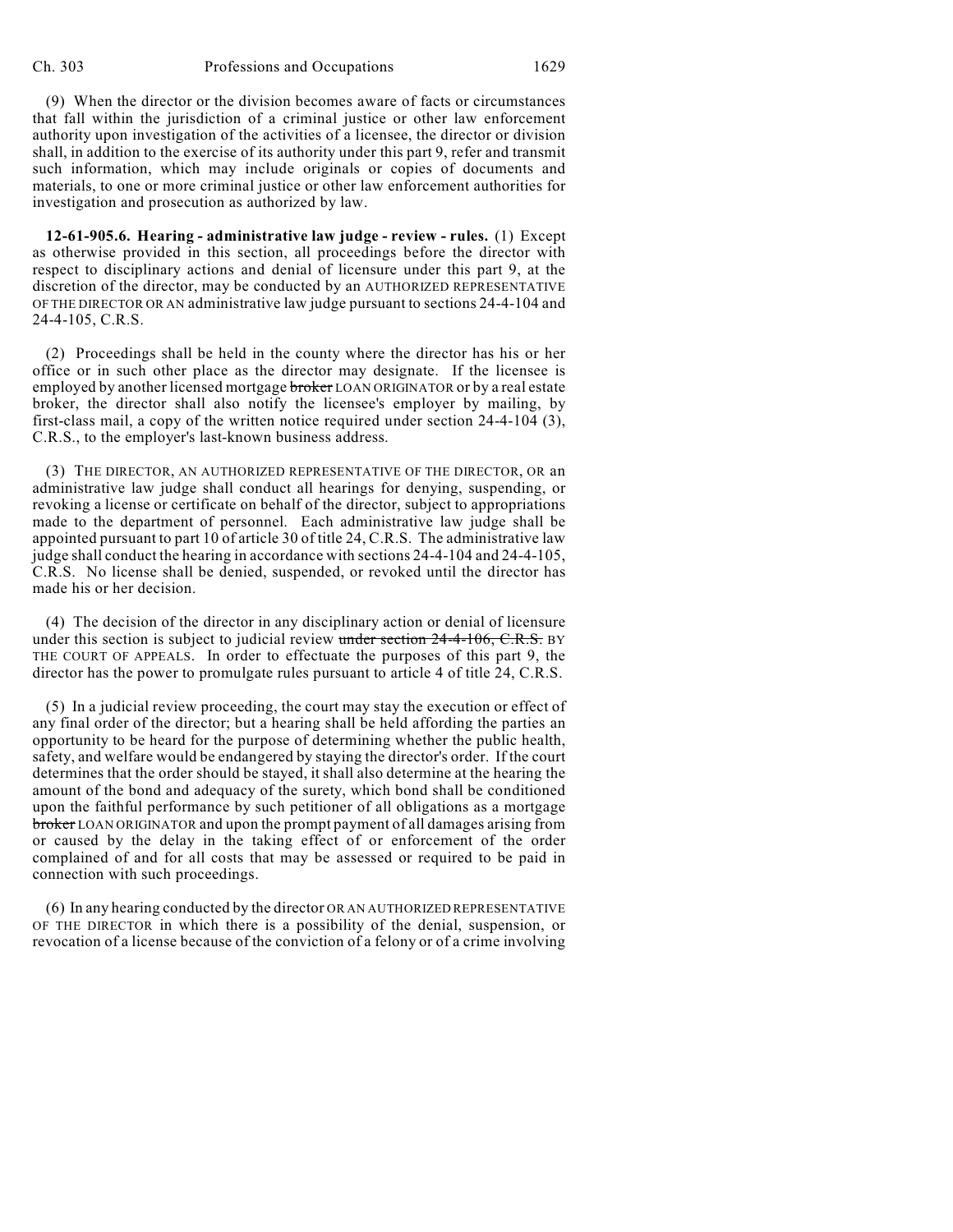moral turpitude, the director OR HIS OR HER AUTHORIZED REPRESENTATIVE shall be governed by section 24-5-101, C.R.S.

**12-61-905.7. Subpoena - misdemeanor.** (1) The director or the administrative law judge appointed for hearings may issue a subpoena compelling the attendance and testimony of witnesses and the production of books, papers, or records pursuant to an investigation or hearing of the director. Such subpoenas, AS DESCRIBED IN SECTION 12-61-905 (6), WHICH shall be served in the same manner as subpoenas issued by district courts and shall be issued without discrimination between public or private parties requiring the attendance of witnesses and OR the production of documents at hearings. If a person fails or refuses to obey a subpoena issued by the director or the appointed administrative law judge, the director may petition the district court having jurisdiction for issuance of a subpoena in the premises, and the court shall, in a proper case, issue its subpoena.

(2) Any person who willfully fails or neglects to appear and testify or to produce books, papers, or records required by subpoena, duly served upon him or her in any matter conducted under this part 9, is guilty of a misdemeanor and, upon conviction thereof, shall be punished by a fine of one hundred dollars or imprisonment in the county jail for not more than thirty days for each such offense, or by both such fine and imprisonment. Each day such person so refuses or neglects constitutes a separate offense.

**12-61-906. Immunity.** A person participating in good faith in the filing of a complaint or report or participating in an investigation or hearing before the director or an administrative law judge pursuant to this part 9 shall be immune from any liability, civil or criminal, that otherwise might result by reason of such action.

**12-61-907. Bond required.** (1) Before receiving a license, an applicant shall post with the director a surety bond or an alternative authorized by article 35 of title 11, C.R.S., IN THE AMOUNT of twenty-five thousand dollars OR SUCH OTHER AMOUNT AS MAY BE PRESCRIBED BY THE DIRECTOR BY RULE. A licensed mortgage broker LOAN ORIGINATOR shall maintain such THE REQUIRED bond at all times.

(2) The surety shall not be required to pay a person making a claim upon the bond until a final determination of fraud, forgery, criminal impersonation, or fraudulent representation has been made by a court with jurisdiction.

(3) The surety bond shall require the surety to provide notice to the director within thirty days if payment is made from the surety bond or if the bond is cancelled.

**12-61-908. Fees - cash fund - created.** (1) The director may set the fees for issuance and renewal of licenses under this part 9. The fees shall be set in amounts that offset the direct and indirect costs of implementing this part 9 and section 38-40-105, C.R.S. The moneys collected pursuant to this section shall be transferred to the state treasurer, who shall credit them to the mortgage broker LOAN ORIGINATOR licensing cash fund.

(2) There is hereby created in the state treasury the mortgage broker LOAN ORIGINATOR licensing cash fund. Moneys in the fund shall be spent only to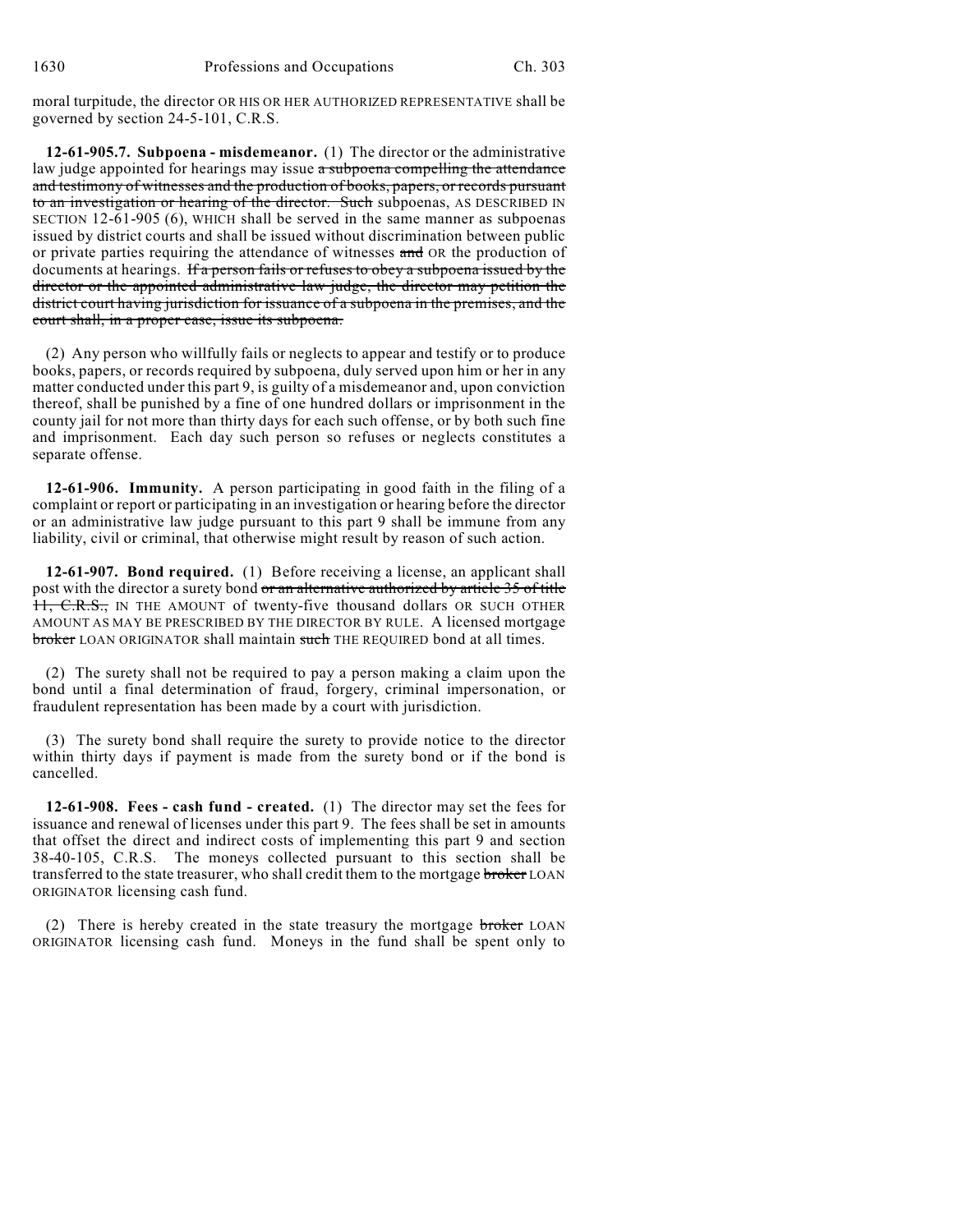implement this part 9 and section 38-40-105, C.R.S., and shall not revert to the general fund at the end of the fiscal year. The fund shall be subject to annual appropriation by the general assembly.

(3) FOR THE 2009-10 FISCAL YEAR, THE DIVISION IS AUTHORIZED TO EXPEND UP TO ONE HUNDRED TWELVE THOUSAND DOLLARS OR SUCH OTHER AMOUNT AS MAY BE APPROPRIATED BY THE GENERAL ASSEMBLY FROM THE MORTGAGE LOAN ORIGINATOR LICENSING CASH FUND FOR PURPOSES OF PAYING THE DEVELOPMENT COSTS ASSESSED BY THE CONFERENCE OF STATE BANK SUPERVISORS, OR ITS SUCCESSOR ORGANIZATION, FOR PARTICIPATING IN THE NATIONWIDE MORTGAGE LICENSING SYSTEM AND REGISTRY. HOWEVER, THE DIRECTOR SHALL USE HIS OR HER DISCRETION IN DETERMINING WHETHER EXPENDITURE OF THESE MONEYS IS NECESSARY FOR COMPLIANCE WITH THE FEDERAL "SECURE AND FAIR ENFORCEMENT FOR MORTGAGE LICENSING ACT OF 2008" OR PARTICIPATION IN THE NATIONWIDE MORTGAGE LICENSING SYSTEM AND REGISTRY.

**12-61-909. Attorney general - district attorney - jurisdiction.** The attorney general shall have concurrent jurisdiction with the district attorneys of this state to investigate and prosecute allegations of criminal violations of this part 9.

**12-61-910. Violations - injunctions.** (1) (a) Any natural person, firm, partnership, limited liability company, or association or any corporation INDIVIDUAL violating this part 9 by acting as a mortgage broker LOAN ORIGINATOR in this state without having obtained a license or by acting as a mortgage broker LOAN ORIGINATOR after that person's INDIVIDUAL'S license has been revoked or during any period for which said license may have been suspended is guilty of a class 1 misdemeanor and shall be punished as provided in section 18-1.3-501, C.R.S.; except that, if the violator is not a natural person, the violator shall be punished by a fine of not more than five thousand dollars.

(b) Each RESIDENTIAL mortgage brokered LOAN NEGOTIATED OR OFFERED TO BE NEGOTIATED by an unlicensed person shall be a separate violation of this subsection (1).

(2) (Deleted by amendment, L. 2007, p. 1742, § 11, effective January 1, 2008.)

(3) The director may request that an action be brought in the name of the people of the state of Colorado by the attorney general or the district attorney of the district in which the violation is alleged to have occurred to enjoin a person from engaging in or continuing the violation or from doing any act that furthers the violation. In such an action, an order or judgment may be entered awarding such preliminary or final injunction as is deemed proper by the court. The notice, hearing, or duration of an injunction or restraining order shall be made in accordance with the Colorado rules of civil procedure.

(4) A violation of this part 9 shall not affect the validity or enforceability of any mortgage.

**12-61-910.2. Prohibited conduct - influencing a real estate appraisal.** (1) A mortgage broker LOAN ORIGINATOR shall not, directly or indirectly, compensate, coerce, or intimidate an appraiser, or attempt, directly or indirectly, to compensate,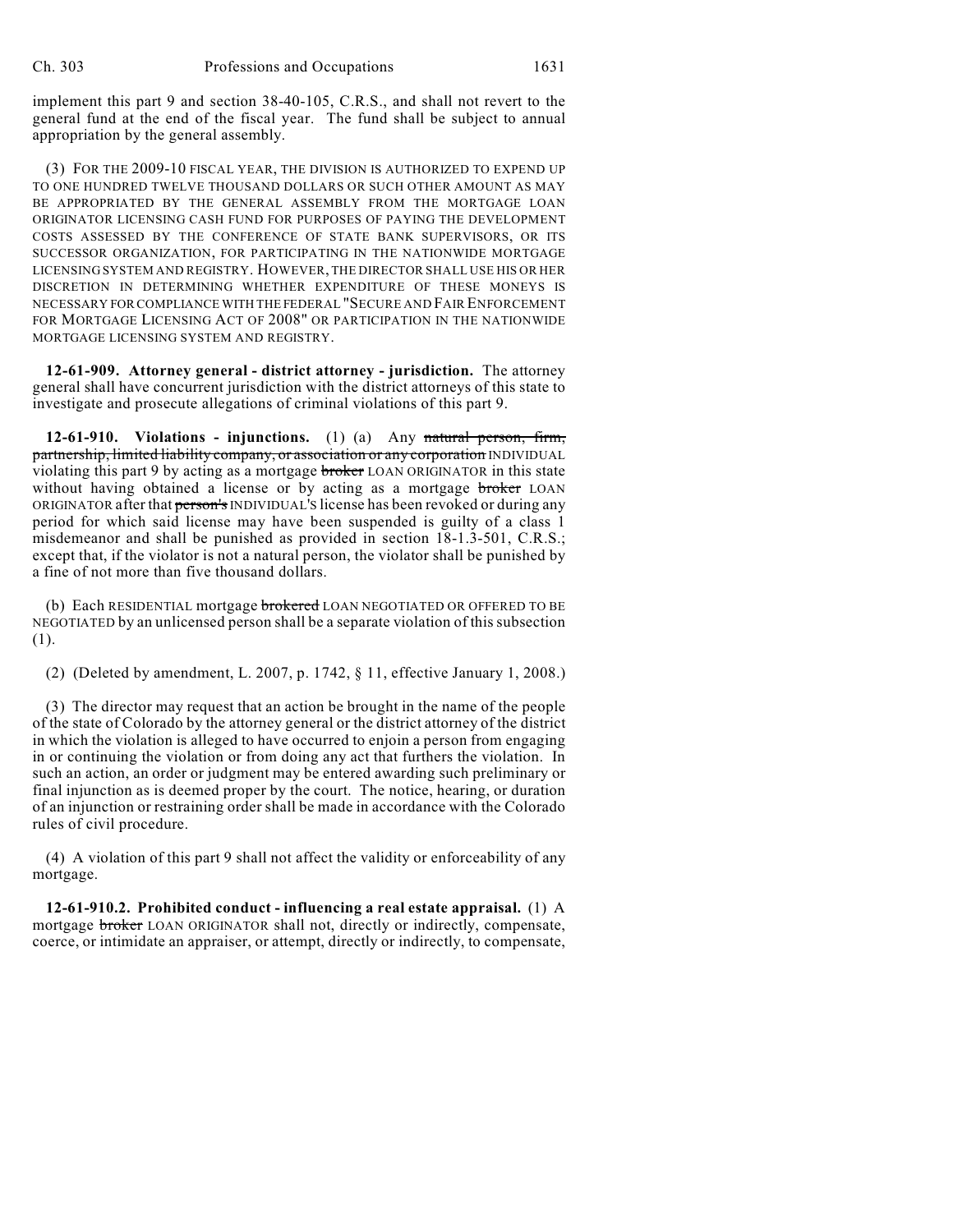1632 Professions and Occupations Ch. 303

coerce, or intimidate an appraiser, for the purpose of influencing the independent judgment of the appraiser with respect to the value of a dwelling offered as security for repayment of a RESIDENTIAL mortgage loan. This prohibition shall not be construed as prohibiting a mortgage broker LOAN ORIGINATOR from requesting an appraiser to:

(a) Consider additional, appropriate property information;

(b) Provide further detail, substantiation, or explanation for the appraiser's value conclusion; or

(c) Correct errors in the appraisal report.

**12-61-910.3. Rule-making authority.** The director shall have the authority to promulgate rules as necessary to enable the director to carry out the director's duties under this part 9.

**12-61-910.4. Nontraditional mortgage products - consumer protections rules - incorporation of federal interagency guidance.** The director shall adopt rules governing the marketing of nontraditional mortgages MORTGAGE PRODUCTS by mortgage brokers LOAN ORIGINATORS. In adopting such rules, the director shall incorporate appropriate provisions of the final "Interagency Guidance on Nontraditional Mortgage Product Risks" released on September 29, 2006, by the office of the comptroller of the currency and the office of thrift supervision in the federal department of the treasury, the board of governors of the federal reserve system, the federal deposit insurance corporation, and the national credit union administration, as such publication may be amended.

**12-61-911. Prohibited conduct - fraud - misrepresentation - conflict of interest - rules.** (1) A mortgage broker LOAN ORIGINATOR, including a mortgage broker LOAN ORIGINATOR otherwise exempted from this part 9 by section 12-61-904 (1) (b),  $\sigma$ r (1) (c), shall not:

(a) Directly or indirectly employ any scheme, device, or artifice to defraud or mislead borrowers or lenders or to defraud any person;

(b) Engage in any unfair or deceptive practice toward any person;

(c) Obtain property by fraud or misrepresentation;

(d) Solicit or enter into a contract with a borrower that provides in substance that the mortgage broker LOAN ORIGINATOR may earn a fee or commission through the mortgage broker's LOAN ORIGINATOR'S "best efforts" to obtain a loan even though no loan is actually obtained for the borrower;

(e) Solicit, advertise, or enter into a contract for specific interest rates, points, or other financing terms unless the terms are actually available at the time of soliciting, advertising, or contracting from a lender with whom the mortgage broker LOAN ORIGINATOR maintains a written correspondent or loan broker agreement under section 12-61-913;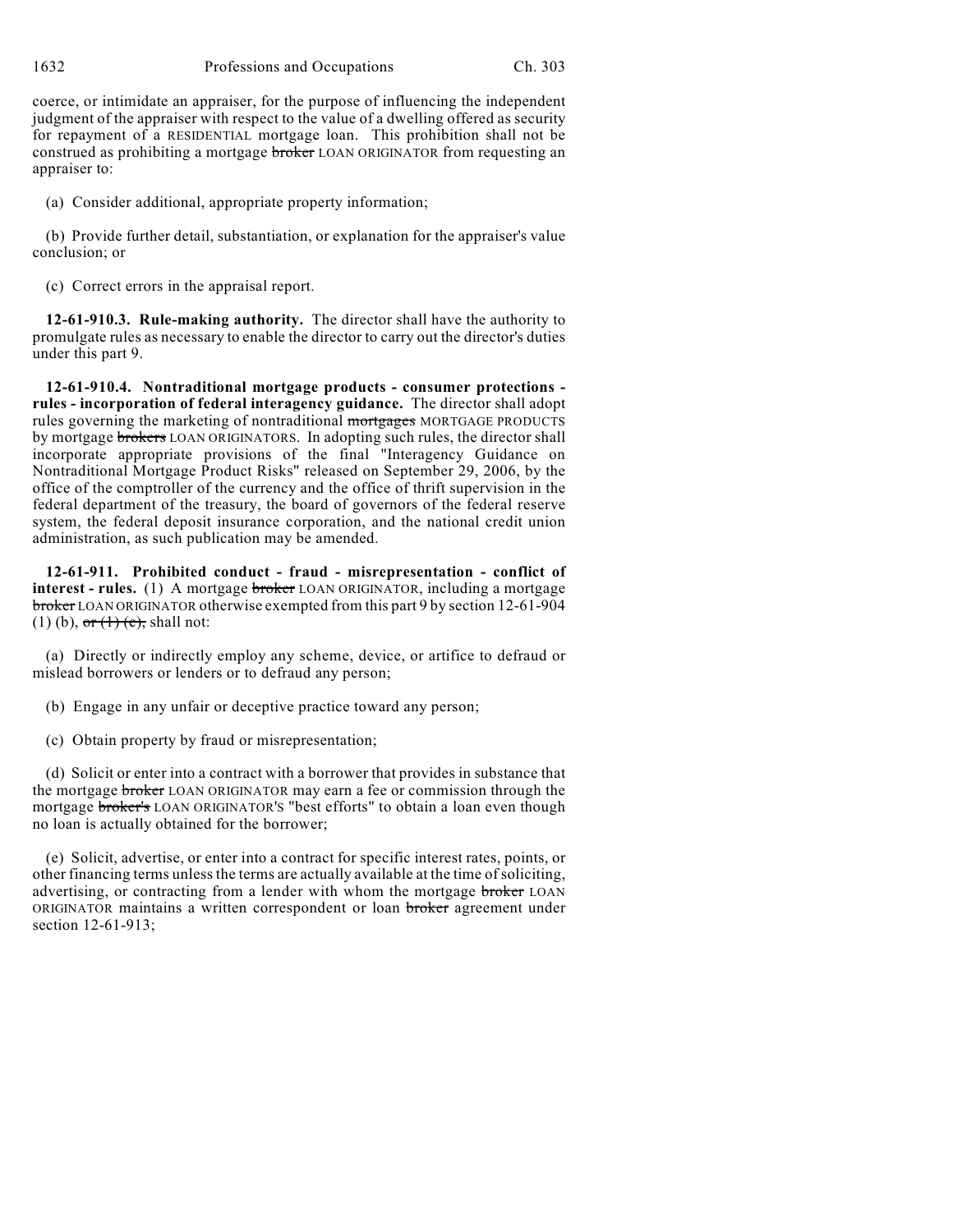(f) Fail to make a disclosure to a loan applicant or a noninstitutional investor as required by section 12-61-914 and any other applicable state or federal law;

(g) Make, in any manner, any false or deceptive statement or representation with regard to the rates, points, or other financing terms or conditions for a residential mortgage loan or engage in "bait and switch" advertising;

(h) Negligently make any false statement or knowingly and willfully make any omission of material fact in connection with any reports filed by a mortgage broker LOAN ORIGINATOR or in connection with any investigation conducted by the division;

(i) Advertise any rate of interest without conspicuously disclosing the annual percentage rate implied by such rate of interest;

(j) Fail to comply with any requirement of the federal "Truth in Lending Act", 15 U.S.C. sec. 1601 and Regulation Z, 12 CFR 226; the "Real Estate Settlement Procedures Act of 1974", 12 U.S.C. sec. 2601 and Regulation X, 24 CFR 3500; the "Equal Credit Opportunity Act", 15 U.S.C.sec. 1691 and Regulation B, CFR 202.9, 202.11, and 202.12; Title V, Subtitle A of the financial modernization act of 1999 (known as the "Gramm-Leach-Bliley Act"), 12 U.S.C. secs. 6801 to 6809; the federal trade commission's privacy rules, 16 CFR 313-314, mandated by the "Gramm-Leach-Bliley Act"; the "Home Mortgage Disclosure Act of 1975", 12 U.S.C. sec. 2801 et seq. and Regulation C, home mortgage disclosure; the "Federal Trade Commission Act", 12 CFR 203, 15 U.S.C.sec. 45(a); the "Telemarketing and Consumer Fraud and Abuse Prevention Act", 15 U.S.C. secs. 6101 to 6108; and the federal trade commission telephone sales rule, 16 CFR 310, as amended, in any advertising of residential mortgage loans or any other applicable mortgage broker LOAN ORIGINATOR activities covered by the acts. The director may adopt rules requiring mortgage brokers LOAN ORIGINATORS to comply with other applicable federal statutes and regulations. in any advertising of residential mortgage loans, or any other mortgage broker activity.

(k) Fail to pay a third-party provider, no later than thirty days after the recording of the loan closing documents or ninety days after completion of the third-party service, whichever comes first, unless otherwise agreed or unless the third-party service provider has been notified in writing that a bona fide dispute exists regarding the performance or quality of the third-party service;

(l) Collect, charge, attempt to collect or charge, or use or propose any agreement purporting to collect or charge any fee prohibited by section 12-61-914 or 12-61-915; or

(m) Fail to comply with any provision of this part 9 or any rule adopted pursuant to this part 9.

**12-61-911.5. Acts of employee - mortgage loan originator's liability.** An unlawful act or violation of this part 9 upon the part of an AGENT OR employee officer, or member of a licensed mortgage broker LOAN ORIGINATOR shall not be cause for disciplinary action against a mortgage broker LOAN ORIGINATOR unless it appears that the mortgage broker LOAN ORIGINATOR knew or should have known of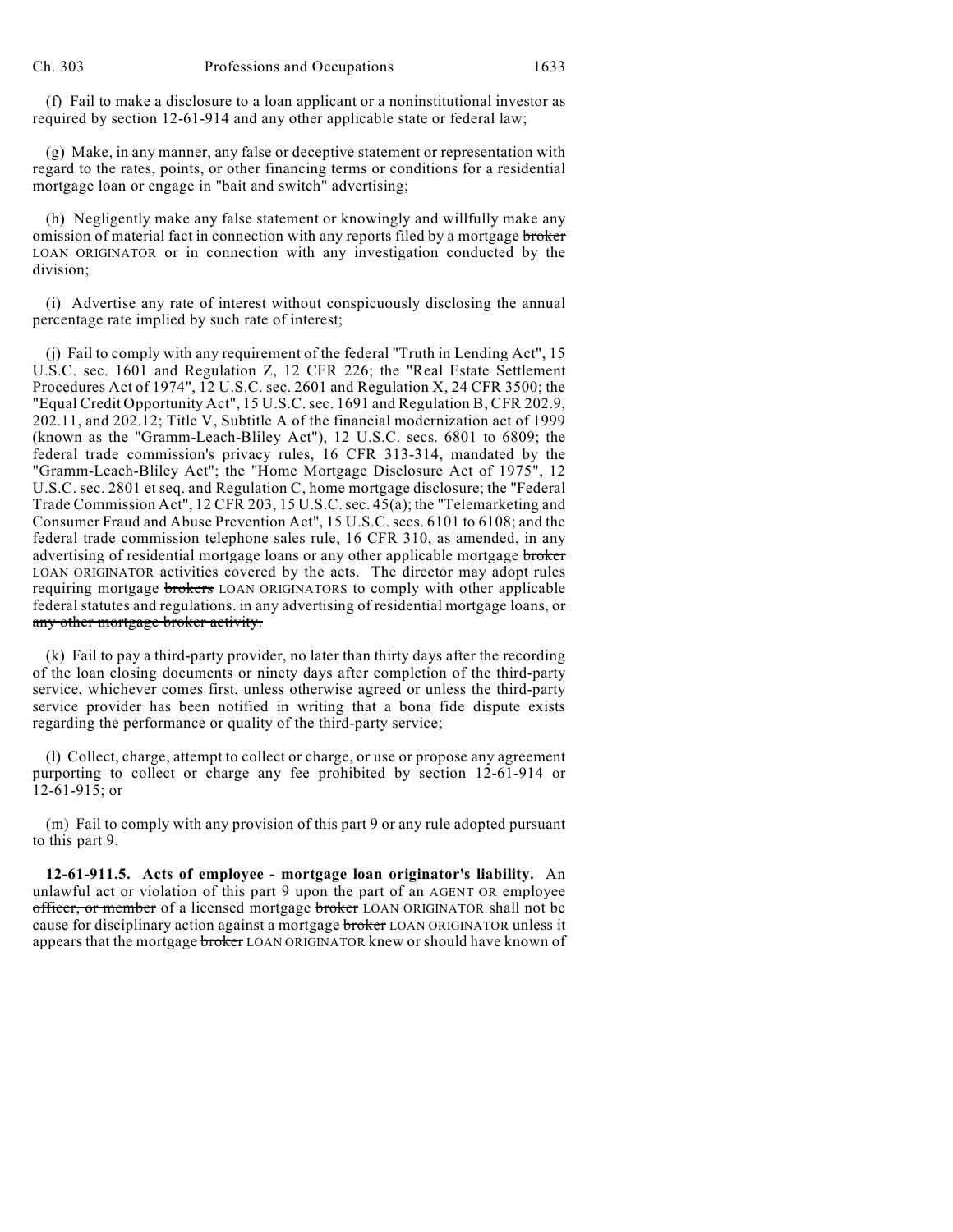the unlawful act or violation or had been negligent in the supervision of the AGENT OR employee.

**12-61-912. Dual status as real estate broker - requirements.** (1) Unless a mortgage broker LOAN ORIGINATOR complies with both subsections (2) and (3) of this section, he or she shall not act as a MORTGAGE loan originator in any transaction in which:

(a) The mortgage broker LOAN ORIGINATOR acts or has acted as a real estate broker OR SALESPERSON; or

(b) Another person doing business under the same licensed real estate broker acts or has acted as a real estate broker OR SALESPERSON.

(2) Before providing mortgage MORTGAGE-RELATED services to the borrower, a mortgage broker LOAN ORIGINATOR shall make a full and fair disclosure to the borrower, in addition to any other disclosures required by this part 9 or other laws, of all material features of the loan product and all facts material to the transaction.

(3) (a) A real estate broker OR SALESPERSON licensed under part 1 of this article who also acts as a mortgage broker LOAN ORIGINATOR shall carry on such mortgage broker LOAN ORIGINATOR business activities and shall maintain such person's mortgage broker LOAN ORIGINATOR business records separate and apart from the real estate broker OR SALES activities conducted pursuant to part 1 of this article. Such activities shall be deemed separate and apart even if they are conducted at an office location with a common entrance and mailing address if:

(I) Each business is clearly identified by a sign visible to the public;

(II) Each business is physically separated within the office facility; and

(III) No deception of the public as to the separate identities of the broker business firms results.

(b) This subsection (3) shall not require a real estate broker OR SALESPERSON licensed under part 1 of this article who also acts as a mortgage broker LOAN ORIGINATOR to maintain a physical separation within the office facility for the conduct of its real estate BROKER OR SALES and mortgage broker LOAN ORIGINATOR activities if the director determines that maintaining such physical separation would constitute an undue financial hardship upon the mortgage broker LOAN ORIGINATOR and is unnecessary for the protection of the public.

**12-61-913. Written contract required - effect.** (1) Every contract between a mortgage broker LOAN ORIGINATOR and a borrower shall be in writing and shall contain the entire agreement of the parties.

(2) A mortgage broker LOAN ORIGINATOR shall have a written correspondent or loan broker agreement with a lender before any solicitation of, or contracting with, any member of the public.

**12-61-914. Written disclosure of fees and costs - contents - limits on fees -**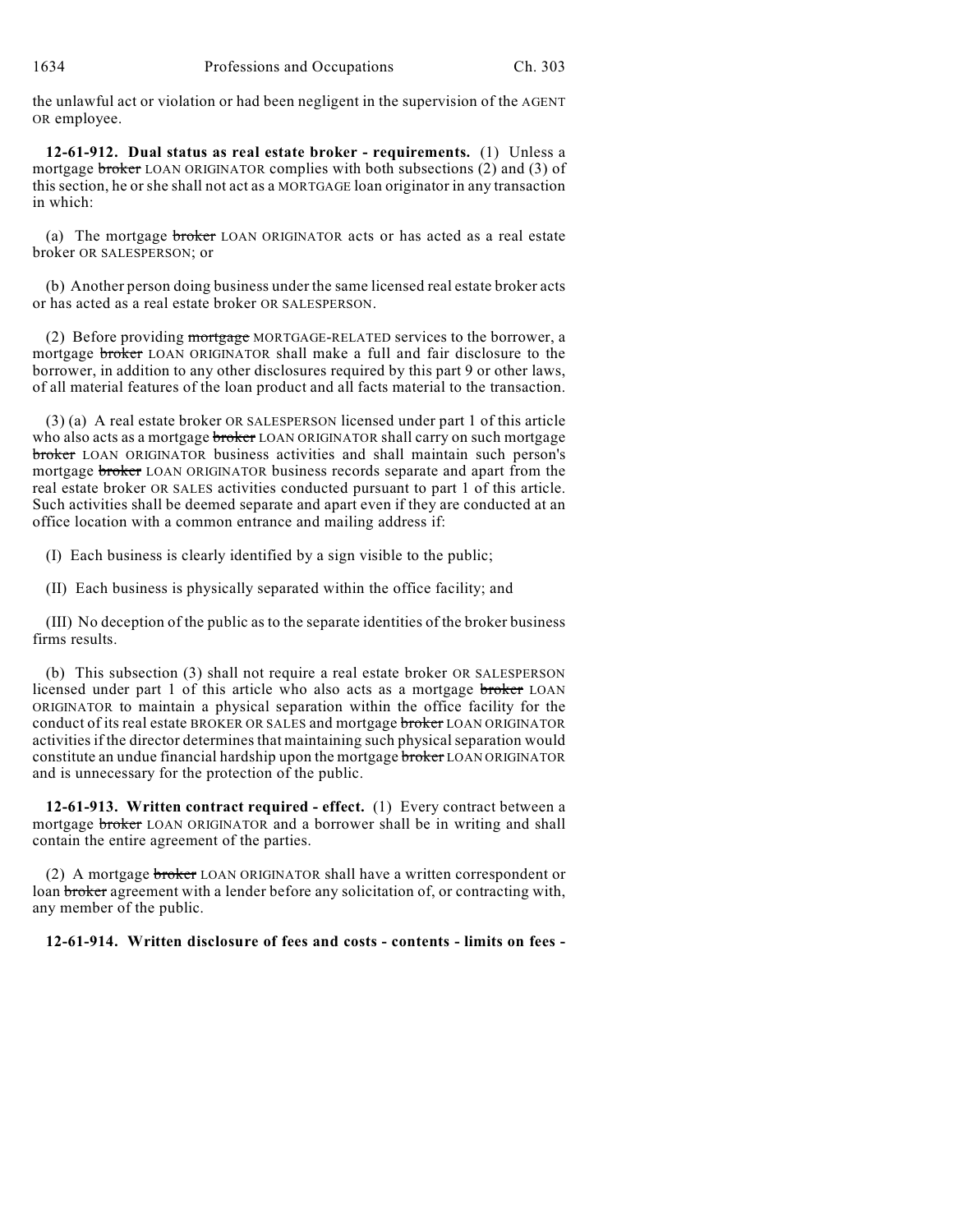**lock-in agreement terms - rules.** (1) Within three business days after receipt of a loan application or any moneys from a borrower, a mortgage broker LOAN ORIGINATOR shall provide to each borrower a full written disclosure containing an itemization and explanation of all fees and costs that the borrower is required to pay in connection with obtaining a residential mortgage loan, and specifying the fee or fees that inure to the benefit of the mortgage broker LOAN ORIGINATOR. A good-faith estimate of a fee or cost shall be provided if the exact amount of the fee or cost is not determinable. Except as required by paragraph (c) of subsection (2) of this section, this subsection (1) shall not be construed to require disclosure of the distribution or breakdown of loan fees, discounts, or points between the mortgage broker LOAN ORIGINATOR and any MORTGAGE lender or investor.

(2) The written disclosure shall contain the following information:

(a) The annual percentage rate, finance charge, amount financed, total amount of all payments, number of payments, amount of each payment, amount of points or prepaid interest, and the conditions and terms under which any loan terms may change between the time of disclosure and closing of the loan. If the interest rate is variable, the written disclosure shall clearly describe the circumstances under which the rate may increase, any limitation on the increase, the effect of an increase, and an example of the payment terms resulting from an increase.

(b) The itemized costs of any credit report, appraisal, title report, title insurance policy, mortgage insurance, escrow fee, property tax, insurance, structural or pest inspection, and any other third-party provider's costs associated with the residential mortgage loan;

(c) If applicable, the amount of any commission or other compensation to be paid to the mortgage broker LOAN ORIGINATOR, including the manner in which such THE commission or other compensation is calculated and the relationship of such THE commission or other compensation to the cost of the loan received by the borrower;

(d) If applicable, the cost, terms, duration, and conditions of a lock-in agreement and whether a lock-in agreement has been entered, whether the lock-in agreement is guaranteed by the mortgage broker LOAN ORIGINATOR or lender, and, if a lock-in agreement has not been entered, disclosure in a form acceptable to the director that the disclosed interest rate and terms are subject to change;

(e) A statement that, if the borrower is unable to obtain a loan for any reason, the mortgage broker LOAN ORIGINATOR must, within five days after a written request by the borrower, give copies of each appraisal, title report, and credit report paid for by the borrower to the borrower and transmit the appraisal, title report, or credit report to any other mortgage broker LOAN ORIGINATOR or lender to whom the borrower directs the documents to be sent;

(f) Whether and under what conditions any lock-in fees are refundable to the borrower; and

(g) A statement providing that moneys paid by the borrower to the mortgage broker LOAN ORIGINATOR for third-party provider services are held in a trust account and any moneys remaining after payment to third-party providers will be refunded.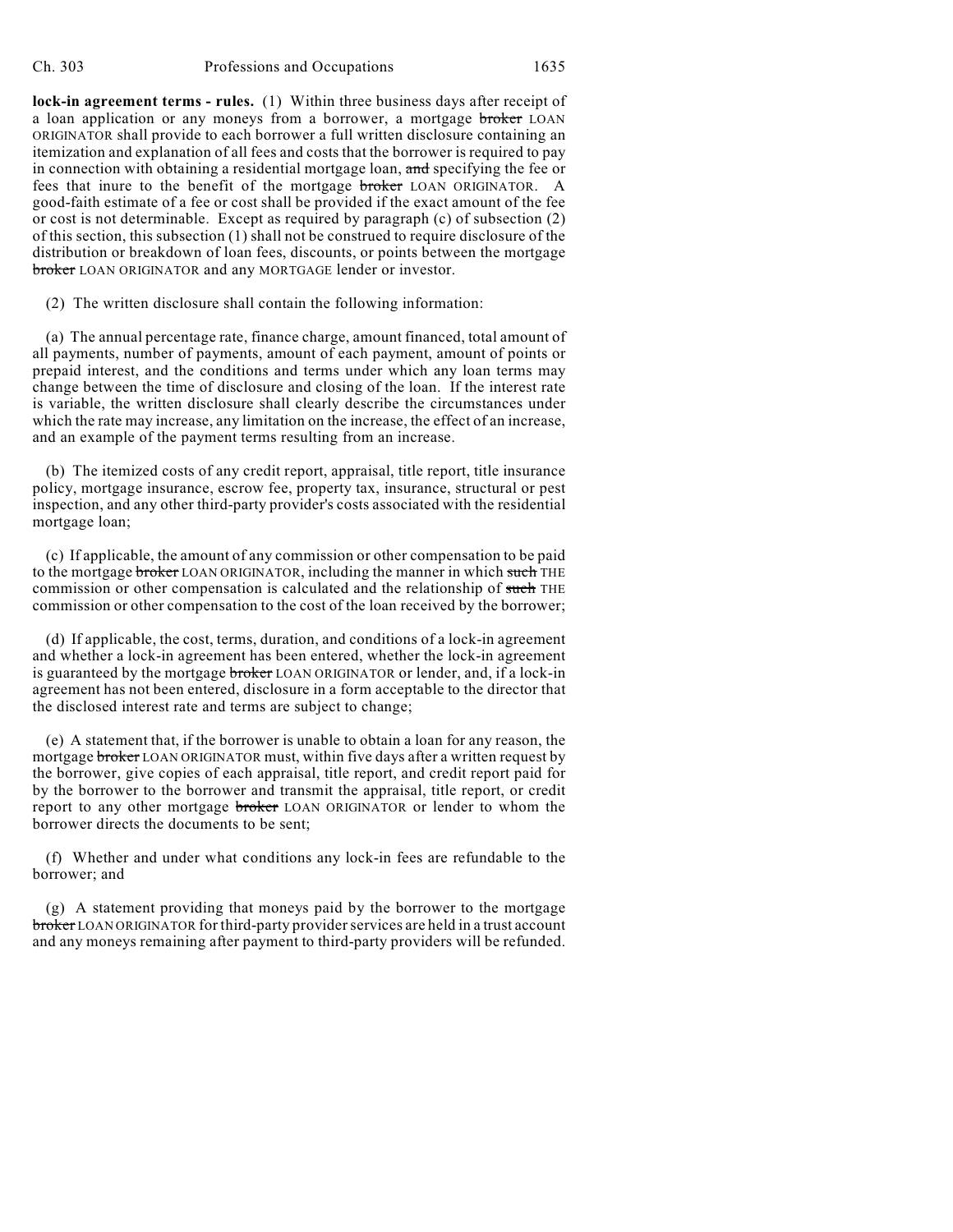1636 Professions and Occupations Ch. 303

(3) If, after the written disclosure is provided under this section, a mortgage broker LOAN ORIGINATOR enters into a lock-in agreement with a borrower or represents to the borrower that the borrower has entered into a lock-in agreement, then no less than three business days thereafter, including Saturdays, the mortgage broker LOAN ORIGINATOR shall deliver or send by first-class mail to the borrower a written confirmation of the terms of the lock-in agreement which WITHIN THREE DAYS, INCLUDING SATURDAYS, AFTER THE AGREEMENT IS ENTERED OR THE REPRESENTATION IS MADE. THE WRITTEN CONFIRMATION shall include a copy of the disclosure made under paragraph (d) of subsection (2) of this section.

(4) (a) Except as otherwise provided in paragraph (b) of this subsection (4), a mortgage broker LOAN ORIGINATOR shall not charge any fee that inures to the benefit of the mortgage broker LOAN ORIGINATOR and that exceeds the fee disclosed on the written disclosure pursuant to this section unless:

(I) The need to charge the fee was not reasonably foreseeable at the time the written disclosure was provided; and

(II) The mortgage broker LOAN ORIGINATOR has provided to the borrower, no less than AT LEAST three business days prior to the signing of the loan closing documents, a clear written explanation of the fee and the reason for charging a fee exceeding that which was previously disclosed.

(b) If the borrower's closing costs on the final settlement statement, excluding prepaid escrowed costs of ownership as defined by the director by rule, do not exceed the total closing costs in the most recent good-faith estimate, excluding prepaid escrowed costs of ownership, no other disclosures shall be required by this subsection (4).

**12-61-915. Fee, commission, or compensation - when permitted - amount.** (1) Except as otherwise permitted by subsection (2) or (3) of this section, a mortgage broker LOAN ORIGINATOR shall not receive a fee, commission, or compensation of any kind in connection with the preparation OR negotiation  $\sigma$ brokering of a residential mortgage loan unless a borrower actually obtains a loan from a lender on the terms and conditions agreed to by the borrower and mortgage broker LOAN ORIGINATOR.

(2) If the mortgage broker LOAN ORIGINATOR has obtained for the borrower a written commitment from a lender for a loan on the terms and conditions agreed to by the borrower and the mortgage broker LOAN ORIGINATOR, and the borrower fails to close on the loan through no fault of the mortgage broker LOAN ORIGINATOR, the mortgage broker LOAN ORIGINATOR may charge a fee, not to exceed three hundred dollars, for services rendered, preparation of documents, or transfer of documents in the borrower's file that were prepared or paid for by the borrower if the fee is not otherwise prohibited by the federal "Truth in Lending Act", 15 U.S.C. sec. 1601, and Regulation Z, 12 CFR 226, as amended.

(3) A mortgage broker LOAN ORIGINATOR may solicit or receive fees for third-party provider goods or services in advance. Fees for any goods or services not provided shall be refunded to the borrower, and the mortgage broker LOAN ORIGINATOR may not charge more for the goods and services than the actual costs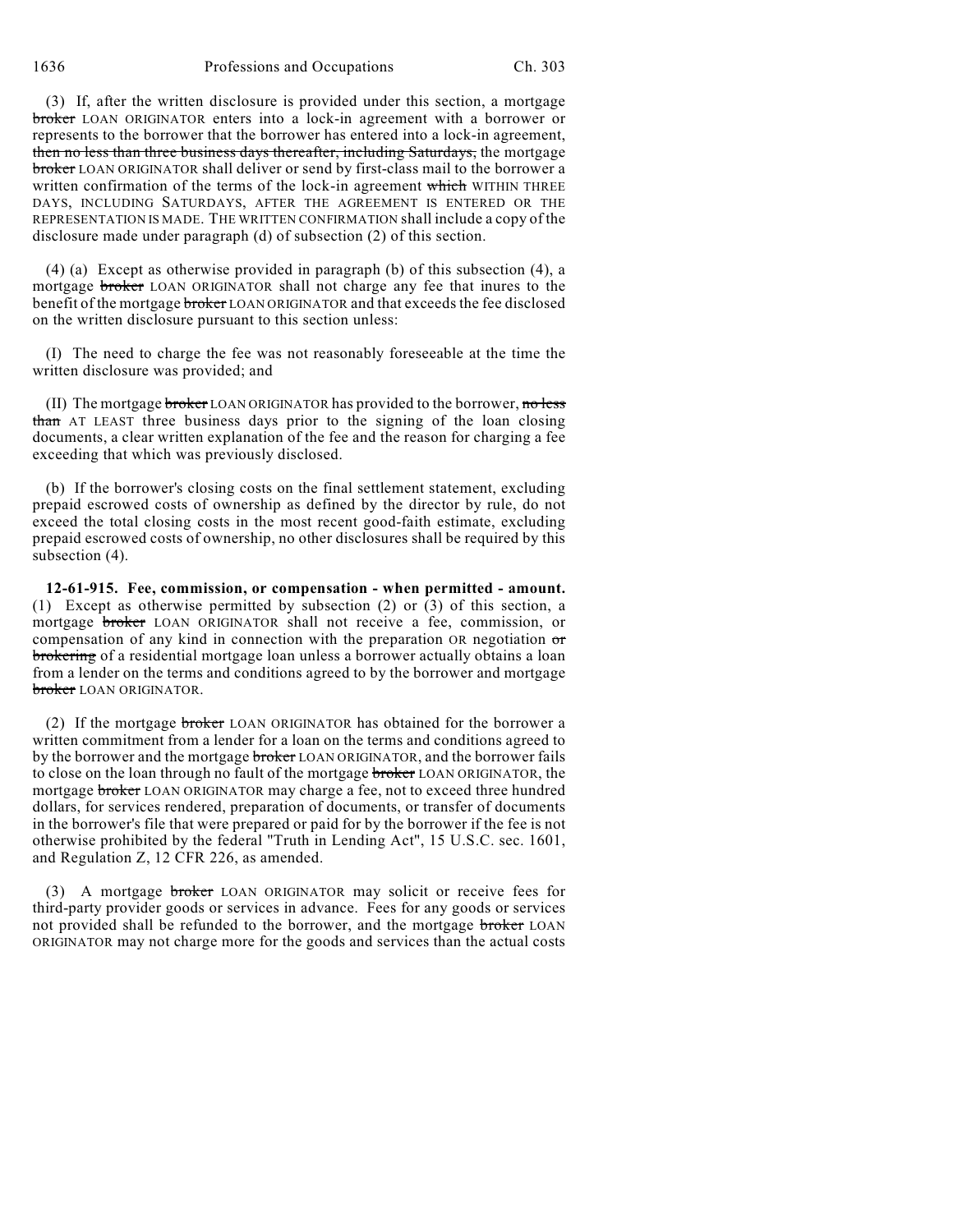of the goods or services charged by the third-party provider.

**12-61-916. Confidentiality.** (1) EXCEPT AS OTHERWISE PROVIDED IN THE FEDERAL "SECURE AND FAIR ENFORCEMENT FOR MORTGAGE LICENSING ACT OF 2008", 12 U.S.C. SEC. 5111, THE REQUIREMENTS UNDER ANY FEDERAL LAW OR LAW OF THIS STATE REGARDING PRIVACY OR CONFIDENTIALITY OF ANY INFORMATION OR MATERIAL PROVIDED TO THE NATIONWIDE MORTGAGE LICENSING SYSTEM AND REGISTRY, AND ANY PRIVILEGE ARISING UNDER FEDERAL OR STATE LAW, INCLUDING THE RULES OF ANY FEDERAL OR STATE COURT WITH RESPECT TO SUCH INFORMATION OR MATERIAL, SHALL APPLY TO THE INFORMATION OR MATERIAL AFTER IT HAS BEEN DISCLOSED TO THE NATIONWIDE MORTGAGE LICENSING SYSTEM AND REGISTRY. THE INFORMATION OR MATERIAL MAY BE SHARED WITH ALL STATE AND FEDERAL REGULATORY OFFICIALS WITH MORTGAGE INDUSTRY OVERSIGHT AUTHORITY WITHOUT THE LOSS OF PRIVILEGE OR CONFIDENTIALITY PROTECTIONS PROVIDED BY FEDERAL OR STATE LAW.

(2) THE DIRECTOR MAY ENTER INTO AGREEMENTS WITH OTHER GOVERNMENT AGENCIES, THE CONFERENCE OF STATE BANK SUPERVISORS, THE AMERICAN ASSOCIATION OF RESIDENTIAL MORTGAGE REGULATORS, OR OTHER ASSOCIATIONS REPRESENTING GOVERNMENT AGENCIES AS ESTABLISHED BY RULE.

(3) INFORMATION OR MATERIAL THAT IS SUBJECT TO PRIVILEGE OR CONFIDENTIALITY PURSUANT TO SUBSECTION (1) OF THIS SECTION SHALL NOT BE SUBJECT TO THE FOLLOWING:

(a) DISCLOSURE UNDER A FEDERAL OR STATE LAW GOVERNING THE DISCLOSURE TO THE PUBLIC OF INFORMATION HELD BY AN OFFICER OR AGENCY OF THE FEDERAL GOVERNMENT OR THE RESPECTIVE STATE; OR

(b) SUBPOENA, DISCOVERY, OR ADMISSION INTO EVIDENCE IN ANY PRIVATE CIVIL ACTION OR ADMINISTRATIVE PROCESS, UNLESS WITH RESPECT TO A PRIVILEGE HELD BY THE NATIONWIDE MORTGAGE LICENSING SYSTEM AND REGISTRY REGARDING THE INFORMATION OR MATERIAL, THE PERSON TO WHOM THE INFORMATION OR MATERIAL PERTAINS WAIVES THE PRIVILEGE, IN WHOLE OR IN PART.

**12-61-917. Mortgage call reports - reports of violations.** (1) THE DIRECTOR MAY REQUIRE EACH LICENSEE TO SUBMIT TO THE NATIONWIDE MORTGAGE LICENSING SYSTEM AND REGISTRY MORTGAGE CALL REPORTS, WHICH SHALL BE IN THE FORM AND CONTAIN THE INFORMATION REQUIRED BY THE NATIONWIDE MORTGAGE LICENSING SYSTEM AND REGISTRY.

(2) THE DIRECTOR MAY REPORT VIOLATIONS OF THIS PART 9, ENFORCEMENT ACTIONS, AND OTHER RELEVANT INFORMATION TO THE NATIONWIDE MORTGAGE LICENSING SYSTEM AND REGISTRY.

**12-61-918. Unique identifier - clearly displayed.** ANY LICENSEE ORIGINATING A RESIDENTIAL MORTGAGE LOAN SHALL SHOW HIS OR HER UNIQUE IDENTIFIER CLEARLY ON ALL RESIDENTIAL MORTGAGE LOAN APPLICATION FORMS, SOLICITATIONS, OR ADVERTISEMENTS, INCLUDING BUSINESS CARDS OR WEB SITES, AND ANY OTHER DOCUMENTS AS SPECIFIED BY THE DIRECTOR BY RULE OR ORDER.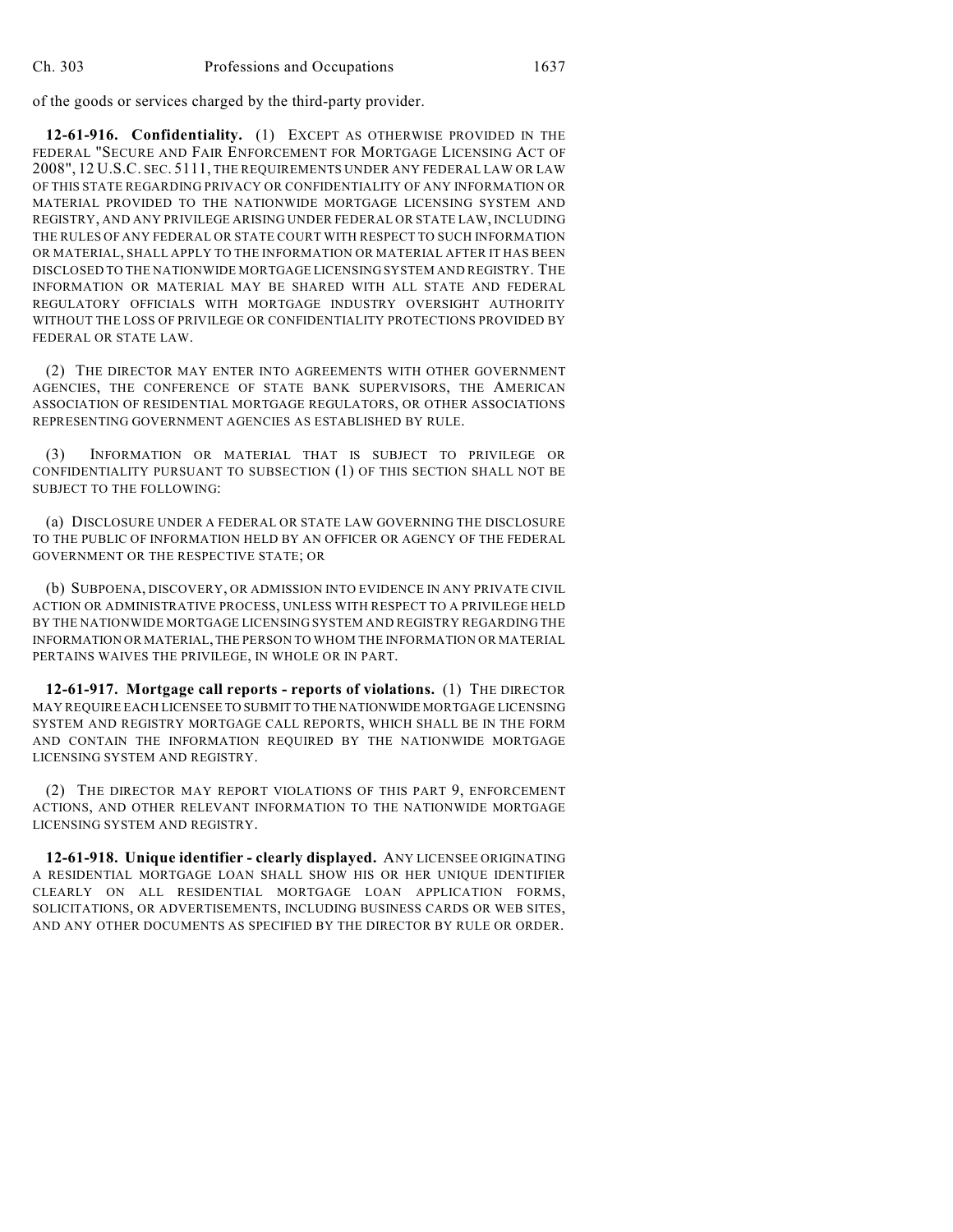**12-61-919. Repeal of part.** (1) THIS PART 9 IS REPEALED, EFFECTIVE JULY 1, 2011.

(2) PRIOR TO ITS REPEAL, THE DEPARTMENT OF REGULATORY AGENCIES SHALL REVIEW THE LICENSING OF MORTGAGE LOAN ORIGINATORS IN ACCORDANCE WITH SECTION 24-34-104, C.R.S. THE DEPARTMENT SHALL INCLUDE IN ITS REVIEW OF MORTGAGE LOAN ORIGINATORS AN ANALYSIS OF THE NUMBER AND TYPES OF COMPLAINTS MADE ABOUT MORTGAGE LOAN ORIGINATORS AND WHETHER THE LICENSING OF MORTGAGE LOAN ORIGINATORS CORRELATES WITH PUBLIC PROTECTION FROM FRAUDULENT ACTIVITIES IN THE RESIDENTIAL MORTGAGE LOAN INDUSTRY.

**SECTION 2.** 24-34-104 (42) (k), Colorado Revised Statutes, is amended to read:

**24-34-104. General assembly review of regulatory agencies and functions for termination, continuation, or reestablishment.** (42) The following agencies, functions, or both, shall terminate on July 1, 2011:

(k) The registration LICENSING of mortgage brokers LOAN ORIGINATORS pursuant to part 9 of article 61 of title 12, C.R.S.;

**SECTION 3.** 12-61-113 (1) (y) (I), Colorado Revised Statutes, is amended to read:

**12-61-113. Investigation - revocation - actions against licensee - repeal.** (1) The commission, upon its own motion, may, and, upon the complaint in writing of any person, shall, investigate the activities of any licensee or any person who assumes to act in such capacity within the state, and the commission, after the holding of a hearing pursuant to section 12-61-114, has the power to impose an administrative fine not to exceed two thousand five hundred dollars for each separate offense and to censure a licensee, to place the licensee on probation and to set the terms of probation, or to temporarily suspend or permanently revoke a license when the licensee has performed, is performing, or is attempting to perform any of the following acts and is guilty of:

(y) Within the last five years, having a license, registration, or certification issued by Colorado or another state revoked or suspended for fraud, deceit, material misrepresentation, theft, or the breach of a fiduciary duty, and such discipline denied the person authorization to practice as:

(I) A mortgage broker OR MORTGAGE LOAN ORIGINATOR;

**SECTION 4.** 38-40-105 (1) (f), (1.5), and (7), Colorado Revised Statutes, are amended to read:

**38-40-105. Prohibited acts by participants in certain mortgage loan transactions - unconscionable acts and practices - definitions.** (1) The following acts by any mortgage broker, mortgage originator, mortgage lender, mortgage loan applicant, real estate appraiser, or closing agent, other than a person who provides closing or settlement services subject to regulation by the division of insurance, with respect to any loan that is secured by a first or subordinate mortgage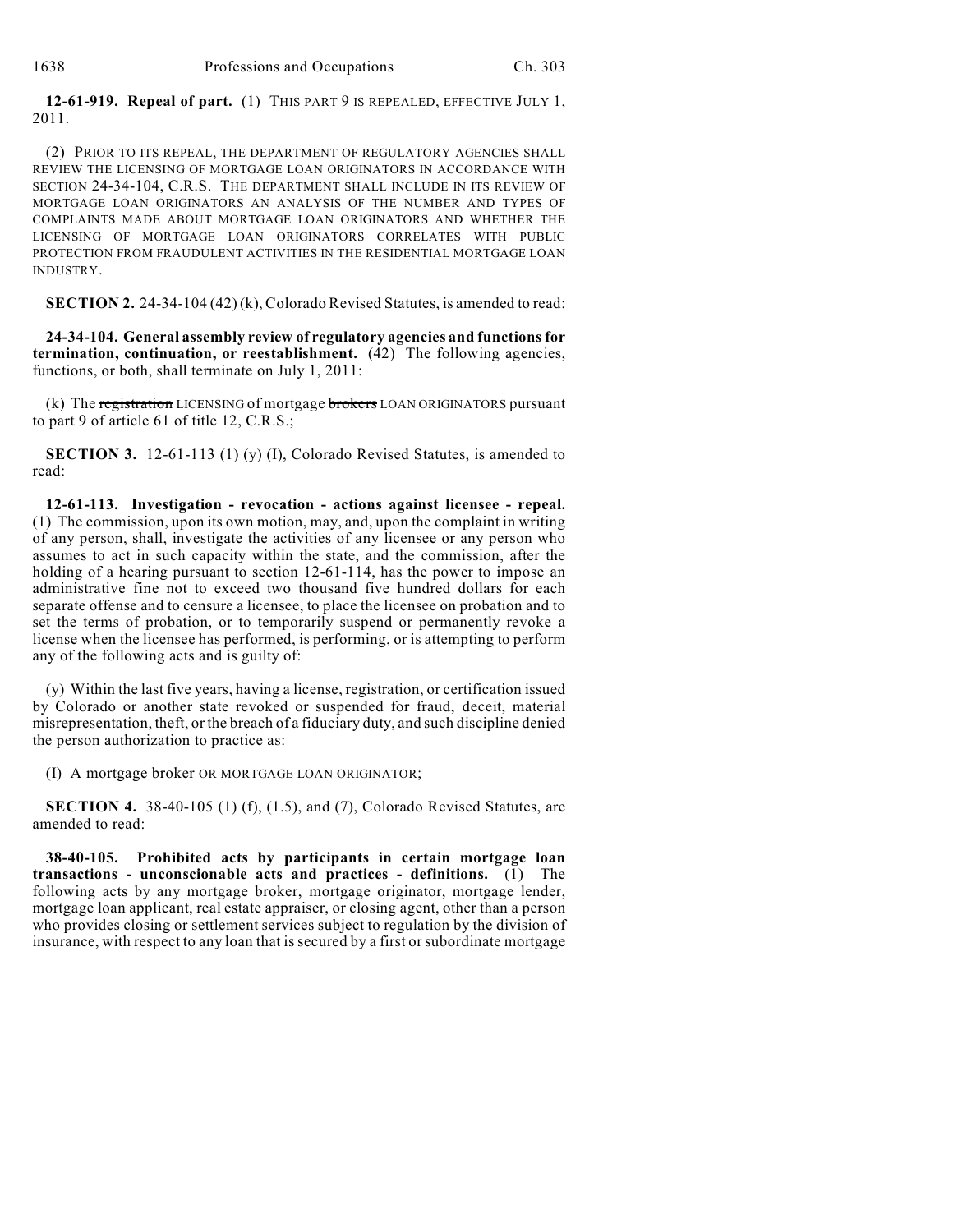or deed or trust lien against a dwelling are prohibited:

(f) To knowingly facilitate the consummation of a mortgage loan transaction that violates, or that is connected with a violation of, subsection (1.5) of this section.

 $(1.5)$  (a) A mortgage broker or the broker's agent shall provide the borrower with draft copies of the mortgage loan agreement and all other documents material to the transaction, completed to the extent possible in accordance with good-faith estimates, at least one business day before closing. There shall be no blank spaces remaining on the agreement form and no change to any material term of the agreement or of any accompanying document during this time.

(b) As used in this subsection (1.5), "documents material to the transaction" include, without limitation, the deed of conveyance, except in the case of a refinancing, the loan agreement, and the title documents if requested by the borrower.

(7) As used in this section, unless the context otherwise requires:

(a) "Consumer" has the meaning set forth in section  $5-1-301$ ,  $(+0)$ , C.R.S.

(b) "Dwelling" has the meaning set forth in section  $5-1-301$ ,  $(18)$ , C.R.S.

(c) "Mortgage broker" has the SAME meaning AS "MORTGAGE LOAN ORIGINATOR" AS set forth in section 12-61-902,  $(5)$ , C.R.S.

(d) "Mortgage lender" has the meaning set forth in section 12-61-902,  $\left(\frac{1}{6}\right)$ , C.R.S.

(e) "Mortgage originator" means a person who is in the business of originating residential mortgage loans HAS THE SAME MEANING AS "MORTGAGE LOAN ORIGINATOR" AS SET FORTH IN SECTION 12-61-902, C.R.S.

(f) "Originate" has the SAME meaning AS "ORIGINATE A MORTGAGE" AS set forth in section 12-61-902,  $(7)$ , C.R.S.

(g) "Residential mortgage loan" has the meaning set forth in section 12-61-902,  $(8)$ , C.R.S.

**SECTION 5. Appropriation.** In addition to any other appropriation, there is hereby appropriated, out of any moneys in the mortgage loan originator licensing cash fund created in section 12-61-908, Colorado Revised Statutes, not otherwise appropriated, to the department of regulatory agencies, for allocation to the division of real estate, for the fiscal year beginning July 1, 2009, the sum of two hundred two thousand six hundred thirty-six dollars (\$202,636) and 1.0 FTE, or so much thereof as may be necessary, for the implementation of this act.

**SECTION 6. Act subject to petition - effective date.** This act shall take effect at 12:01 a.m. on the day following the expiration of the ninety-day period after final adjournment of the general assembly that is allowed for submitting a referendum petition pursuant to article V, section 1 (3) of the state constitution, (August 5, 2009, if adjournment sine die is on May 6, 2009); except that, if a referendum petition is